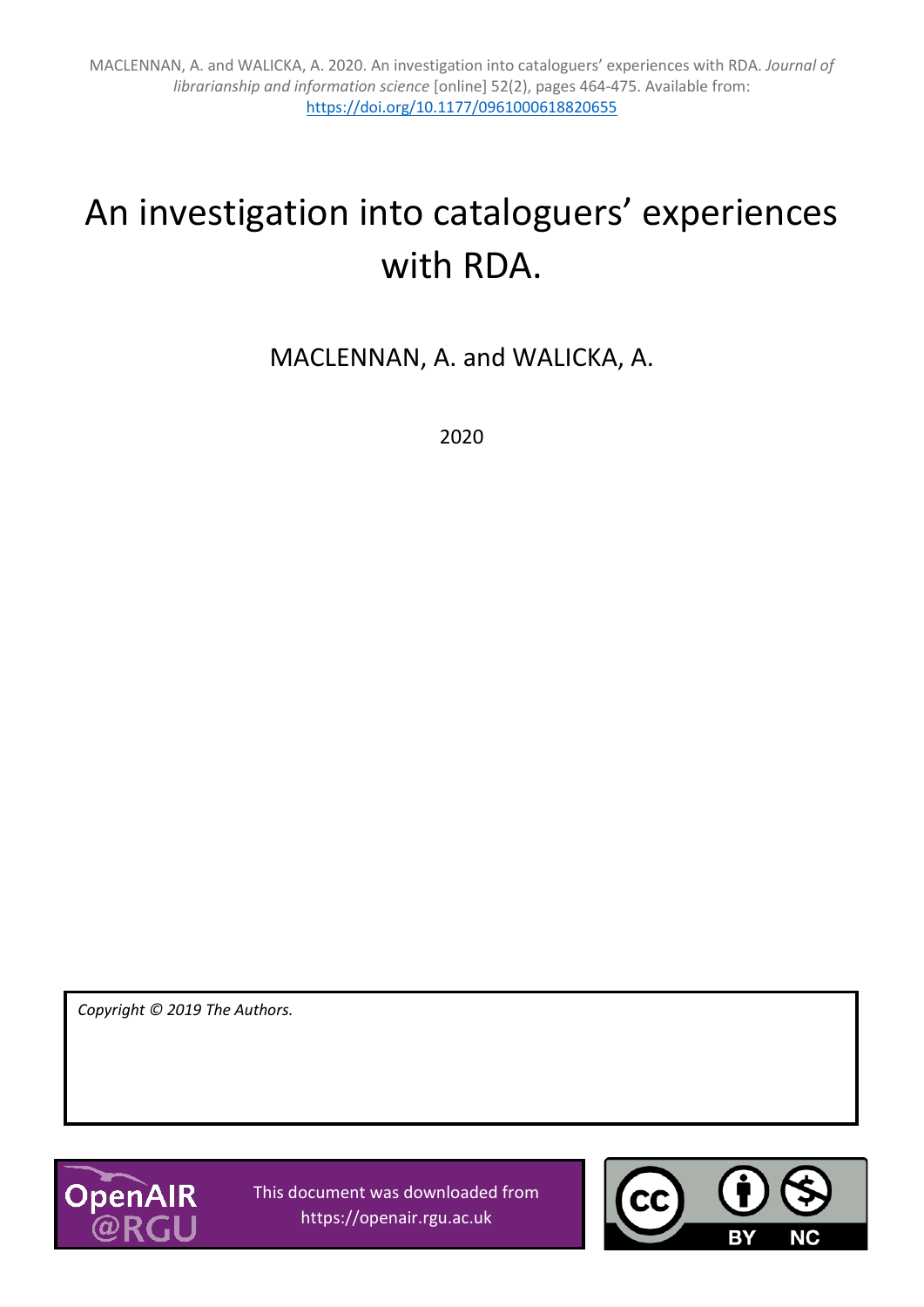# **1. Introduction**

The 1998 publication of the Functional Requirements for Bibliographic Records (FRBR) IFLA (1998) and the 2010 release of the new cataloguing standard based thereon, Resource Description and Access (RDA), have led to a greater amount of debate that was unusual in the relatively stable world of bibliographic cataloguing (Gorman, 2016; Tennant 2007; Coyle and Hillman 2007).

The release of new versions of RDA's predecessor, Anglo-American Cataloguing Rules, 2<sup>nd</sup> edition (AACR2) had been in response to feedback from within the profession, but the changing online environment which was part of the justification for a new standard meant that this was the first time that development of the standard would be carried out in such a public forum.

The research described here aimed to investigate practising cataloguers' experiences of using RDA, and to discover what issues they encounter and discuss, while RDA is still subject to review and amendment. The aim was achieved by establishing the nature of the changes from AACR2 to RDA, and documenting and exploring cataloguers' opinions and concerns regarding their understanding of the theoretical concepts behind RDA and the new Library Reference Model (LRM).

These objectives were met by a content analysis of the archives of two listservs, by means of a qualitative approach which enabled observation of the process of further refinement of RDA, and the concurrent level and content of interactivity amongst participating professionals.

# **2. The nature of changes in RDA**

The philosophy of RDA is to use FRBR as an entity-relationship model of metadata for information objects, whereas AACR2 bibliographic units are described out of context and in a single, flat record. AACR2 is based on the International Standard Bibliographic Description (ISBD), first published in 1971, with the intention to provide and promote consistent, internationally acceptable bibliographic control. This was to be done through recording or transcribing data elements in a specific sequence and employing "prescribed punctuation as a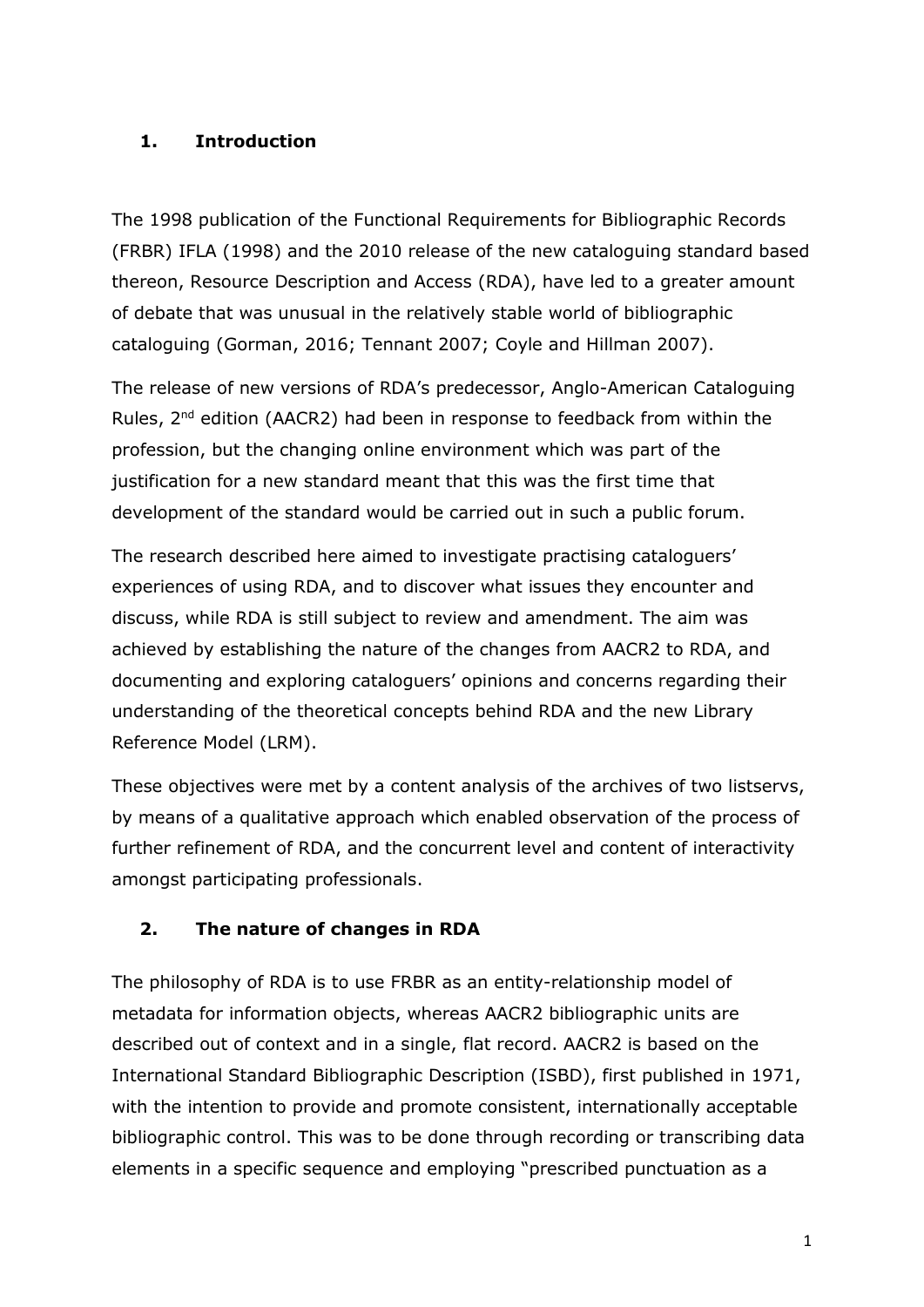means of recognizing and displaying data elements and making them understandable independently of the language of the description" (ISBD 2011). Although RDA acknowledges the influence of ISBD, and often uses it to provide an ordered way of presenting elements (Bianchini and Guerrini 2016), the standard does not prescribe ISBD formatting and punctuation.

The new Statement of International Cataloguing Principles (IFLA 2009), and subsequently RDA, hold that user convenience should be the principal feature or governing principle by which a cataloguer should make any decisions. In recognition of variations in the requirements of different cataloguing agencies, RDA sometimes offers alternative solutions to common problems, and the choice of solution may be left to the individual cataloguer by agency policy. In such a case, the judgement is left to the cataloguer, but the judgement should be based on the assessment of whether a particular action will enhance the user's convenience in finding, identifying, selecting or gaining access to the resource (Maxwell 2014 p.12).

The major, and most significant, practical change is the separation of document content from the carrier. Other changes include the abandonment of the "main entry" concept in favour of "authorised access points"; a move from "levels of detail" to core and optional elements; a shift from format to content as the primary focus; abandonment of the "rule of three" (under which name added entries, other than for the first named, were not made when there were more than three authors), to permit entries for any number of contributors; inclusion of all publication details; and deprecation of most abbreviations and Latinisms.

# **3. Literature Review**

# **3.1 The shift from AACR2 to RDA**

Obille (2012) discusses whether the move to RDA from AACR2 constitutes a paradigm shift, as defined by Kuhn (1970). She concludes that it does not, but, as with the Paris Principles (International Conference on Cataloguing Principles 1961) and the Draft Code of Lubetzky (1960), the shift appeared in the design of catalogues and users' customary behaviour regarding the information they find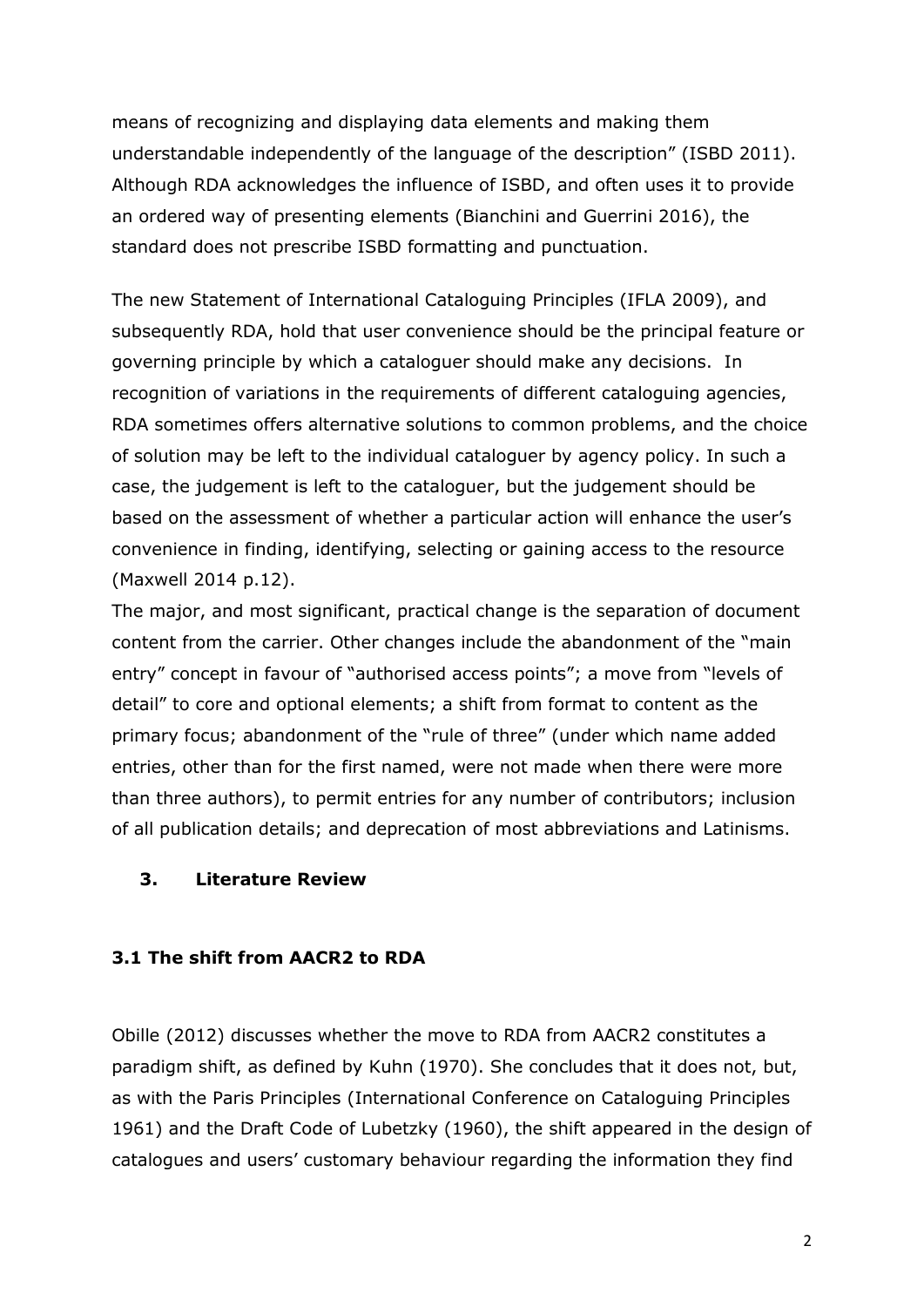in them. The increasing complexity of rules, both in the ALA rules and RDA, echoes a shift from linear to relational cataloguing, which is only observable in the format of the cataloguing standards. Simultaneous shifts have taken place from publication/material specific cataloguing to cataloguing the work and its embodiments, and from a display specific code (AACR) to a non-display specific code (RDA).

Fredrick (2017) notes five particularly important changes in the conceptualization of library data: the adoption by International Federation of Library Associations (IFLA) of new cataloguing principles in December 2016 in the Statement of International Cataloguing Principles; the Library Reference Model (LRM); the 3R Project that began in April 2017; the Virtual Library (Cloud based) which is, according to the author, an increasing movement among metadata professionals to create, store and share metadata in the Cloud, i.e. in a virtual location; and finally, Linked Open Data for Libraries, based on the previous four changes, so that the "power of the Web" can be used to revolutionize information discovery and retrieval.

#### **3.2 Criticism**

It is understandable that such cataclysmic or fundamental change in the cataloguers' world provoked mixed feelings and doubts among the practitioners. Most critical of them, Gorman (2016), strenuously argues that the RDA was an unnecessary waste of time, effort and money, because the few (in his estimation) improvements it brings could have been achieved by changes to AACR2. Other critical voices from before the time of implementation pointed to complexity of the rules, RDA being too entangled with the former standard, lack of patience with transitional period, and the fact that RDA was still evolving but the traditional cataloguing community much preferred the known standard of full and detailed descriptive cataloguing (Coyle and Hillman 2007). Tennant (2007) strongly agreed with them and underlined his perception that the RDA Steering Committee, while on its way to developing a new standard, was in a way stuck with not being able to please either the traditionalists or the revolutionaries.

Tosaka and Park (2013) analysed the emerging literature on RDA published from 2005 to 2011 and postulated that RDA was a very important step in making the transition to achieve improved bibliographic control in the emerging linked data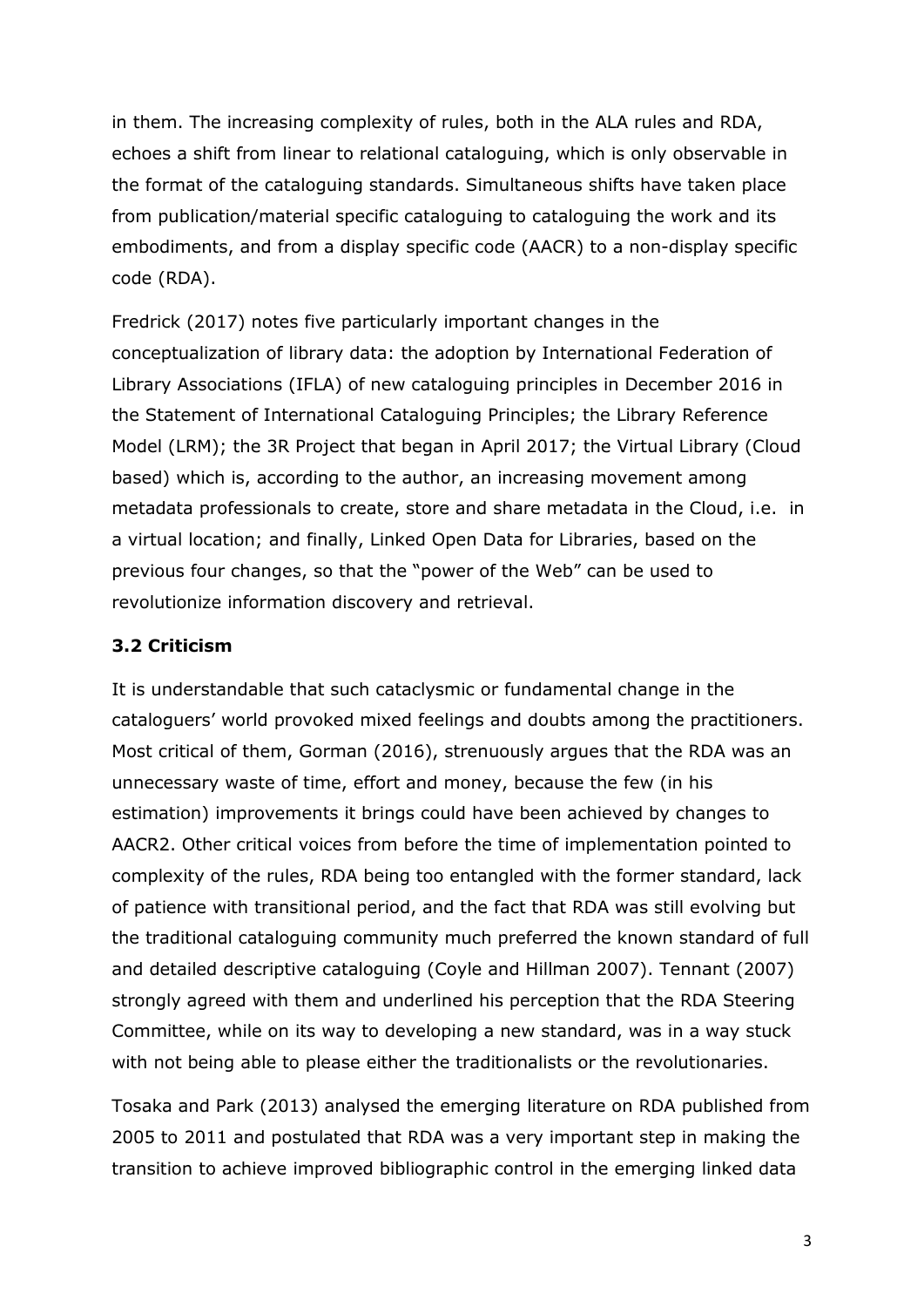environment. Categorising the critique of the pioneer development of RDA (Tennant 2007; Coyle and Hillman 2007), as being not relevant for the present web environment, they explained that at that initial stage RDA still needed time to undergo refinement and that continuing research on many aspects was crucial in order to achieve best results in the improvement of RDA. They also dismissed recurring accusations of RDA being too much rooted in AACR2, arguing that this was a specially designed compatibility feature and not a fault.

#### **3.3 Current state**

The literature on RDA seems now to be moving its focus towards using the capabilities of RDA as a linked data schema (Perez-Lizano 2016). At present, the cataloguing community is focused mainly on three large projects that have the potential to be the most impactful for cataloguing world. Sprochi (2016) describes the first as IFLA's Functional Requirements for Bibliographic Records (FRBR) Library Reference Model (FRBR- LRM) with its aim to correlate three FRBR models into one (FRBR, Functional Requirements for Authority Data FRAD, and Functional Requirements for Authority Records FRSAD). The next project is the ongoing development of RDA with its aim to standardize bibliographic description for access and sharing around the globe. The third project is BIBFRAME, which it is hoped will replace the Machine-Readable Cataloguing (MARC) encoding system. Sprochi acknowledges that these three initiatives create unease and discomfort in the library community but underlines the fact that these very closely related initiatives and the opportunities they present are revolutionary.

# **3.4 Functional Requirements for Bibliographic Records (FRBR) Library Reference Model (FRBR - LRM)**

As yet, there has been limited discussion of the FRBR-LRM model in the literature.

Kelley (2016) explained the model's origins and the differences between FRBR-LRM and FRBR, while others focused on its philosophical underpinnings (Gemberling 2016), and discussed semiotics and the realist – nominalist debate. The latter also pointed to the innovation of dropping *Thema* from FRSAD in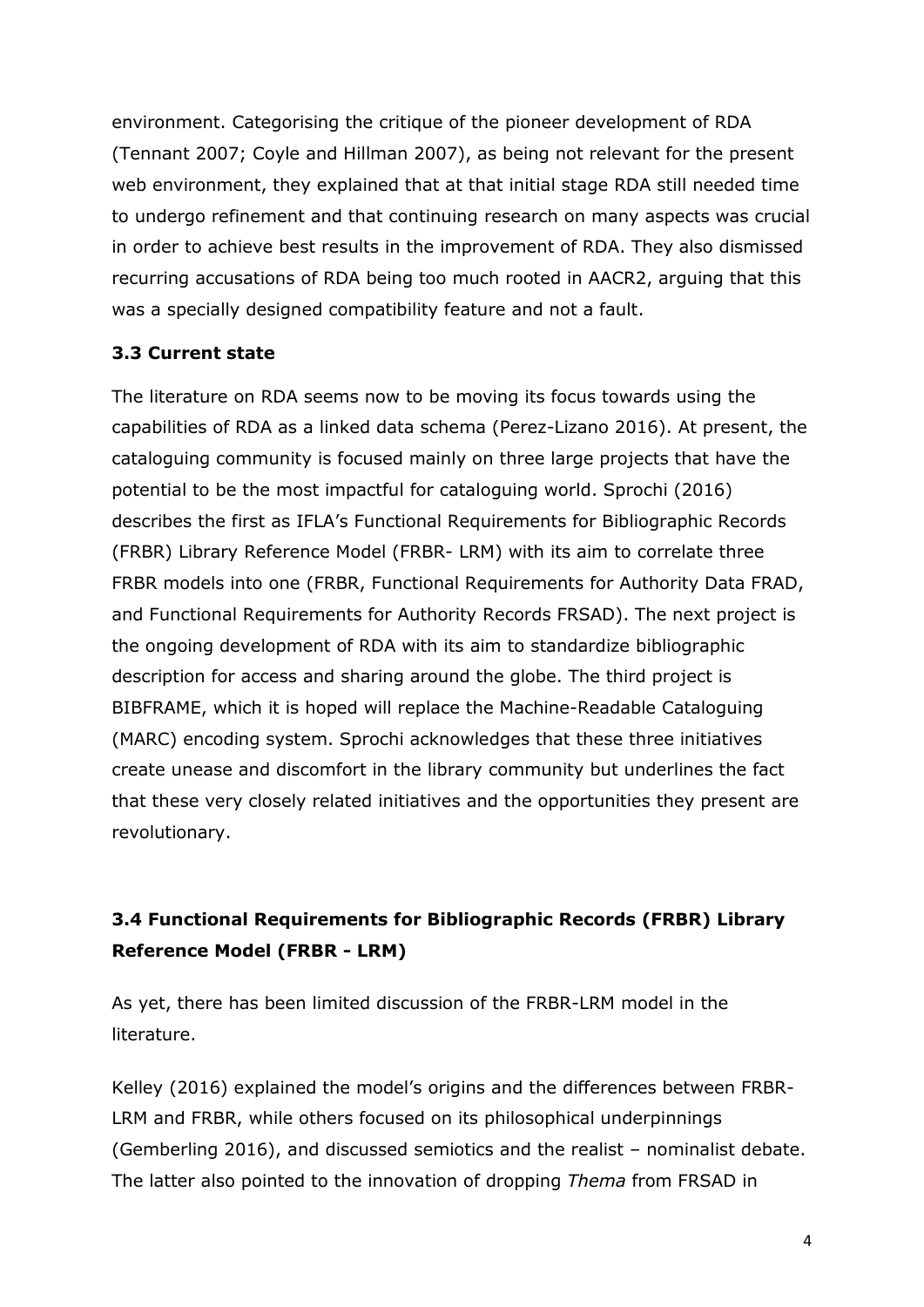favour of *Res,* which represents "any entity in the universe of discourse" (Riva and Žumer 2015) and extending *Nomen* to represent "any sign or arrangements of signs by which an entity is known" (Riva and Žumer 2015).

Hider (2017) provides a critique of FRBR user tasks which are generally accepted as functions of a library catalogue. The author asks if the modifications of the tasks are sufficient and valid in the FRBR-LRM draft report and proposes an extended set of six end user tasks: locate, collocate, connect, identify, select and obtain in contrast to the five FRBR-LRM tasks: find, select, obtain and explore. The user tasks are also reviewed by Strader (2017) who compares the development of user tasks in FRBR, FRAD, FRSAD and FRBR-LRM and speculates on embedding them within a Want-Find-Get-Manage (WFGM) framework (Slowinski 2004) derived from the business world. This, they argue, would be a step towards providing "transformational growth" (Strader 2017) in opening innovations, enabling more effective use of catalogues and optimising the accessibility of services.

#### **3.5 Cataloguer involvement**

Most of the literature so far has taken the form of introductory debates and overviews, largely focussing on explaining the differences between the two codes. As Tosaka and Park (2013) comment, studies addressing the responses of cataloguers to RDA have been conducted only sparingly and they deduced that there was a critical need to examine practitioners' views on the new cataloguing code. The surveys they discussed covered a) three US national libraries, during the RDA test period, b) 25 serials cataloguers, and c) cataloguers and cataloguing manager in 459 small- and medium-sized libraries. In all cases, the results showed ambivalence, the most positive group being those participating in the national libraries' tests. Various aspects of RDA revisions have been identified as areas of potential new research. This is why, as RDA is more and more widely used and new issues are emerging, it is important to follow Tosaka and Park's (2013) recommendation to conduct systematic research in relation to practitioners' views on this code and ease of application using an array of methods.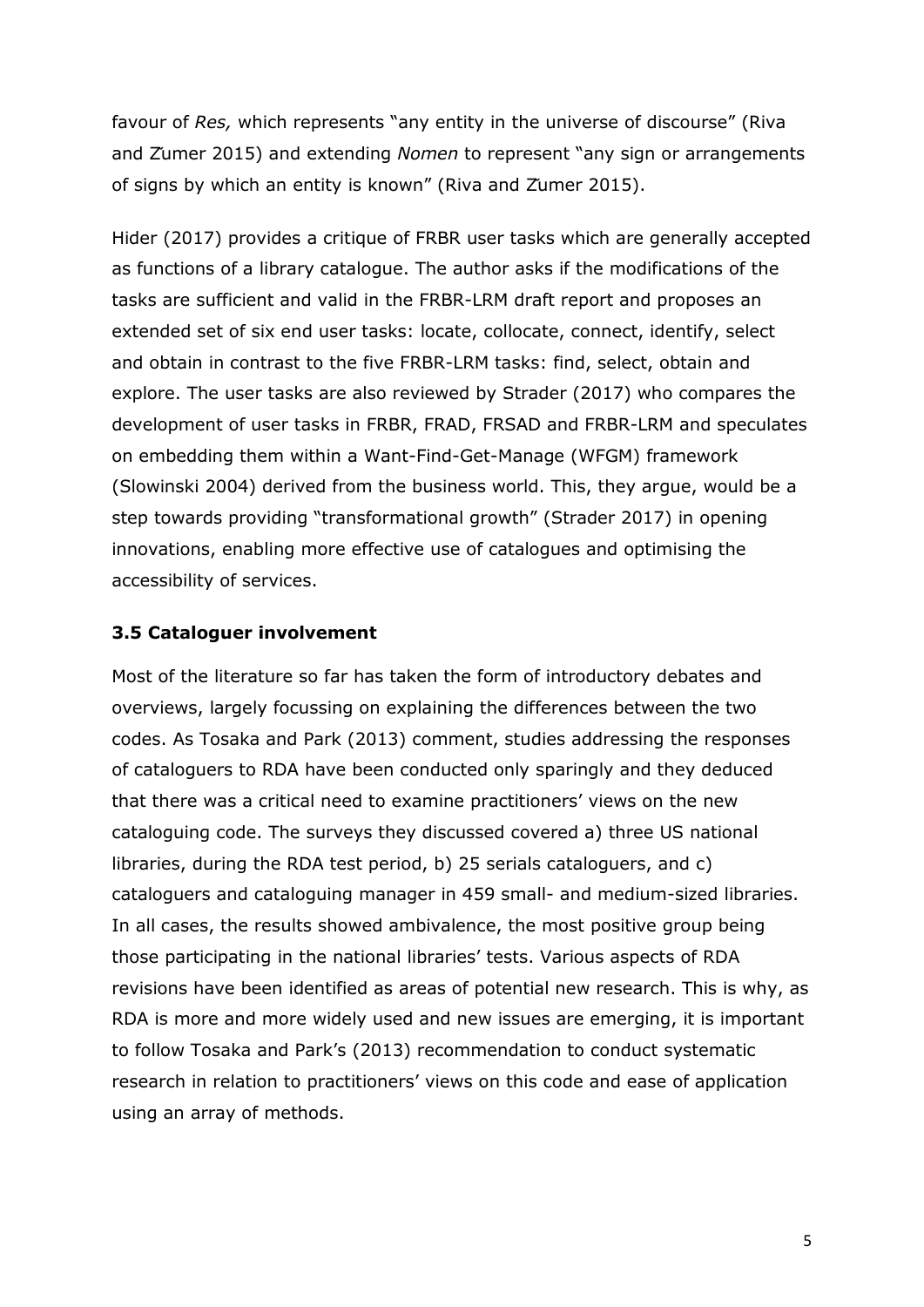The introduction of this new standard has been the most significant change in the cataloguers' world in the last 40 years and from the very beginning its development was characterised by a great degree of interactivity among professionals and institutions. Thus, a unique opportunity presented itself to observe discourse around the current process of further refinement, illuminating cataloguers' experiences with cataloguing in RDA. Previous publications have considered the suitability and usability of both AACR2 and RDA, sometimes in very specific areas (Sheridan 1981; McGarry & Yee 1990; Tosaka & Park 2013), and while opinion pieces on both from the cataloguing community have been plentiful (Martell 1981; Sanchez 2011; Randall 2011), it has not been possible previously to witness in "real time" the engagement of the community in the ongoing development of a code. AACR was presented, in all its editions and revisions, as a "fait accompli".

The research discussed in this paper was novel and empirically based. The findings of the research added to knowledge of the operating of RDA and may help to address the question of how the cataloguing community can best move forward to the post AACR2/MARC world. The literature review findings indicate that previous research based on Autocat and RDA-L listservs has only been conducted in relation to the roles and competencies of librarians as reflected in job adverts (Park and Lu 2009 and Park et al. 2009). On the other hand, studies that focused on the issues of RDA implementation or cataloguing were conducted as case studies of chosen institutions (Perez-Lizano 2016; Moulaison 2015, Ducheva and Pennington 2017) or surveys around the time of RDA testing or readiness for implementation (Lambert et al. 2013; Acedera 2014). The current research fills a gap by exploring the general views, issues and questions expressed by the international community of cataloguers already experienced with using RDA, in response to the substantive changes taking place in their field. It also illustrates the ways in which a professional and expert group of practitioners use the mailing list medium as a means to shape an area of critical professional importance.

# **4. Methodology**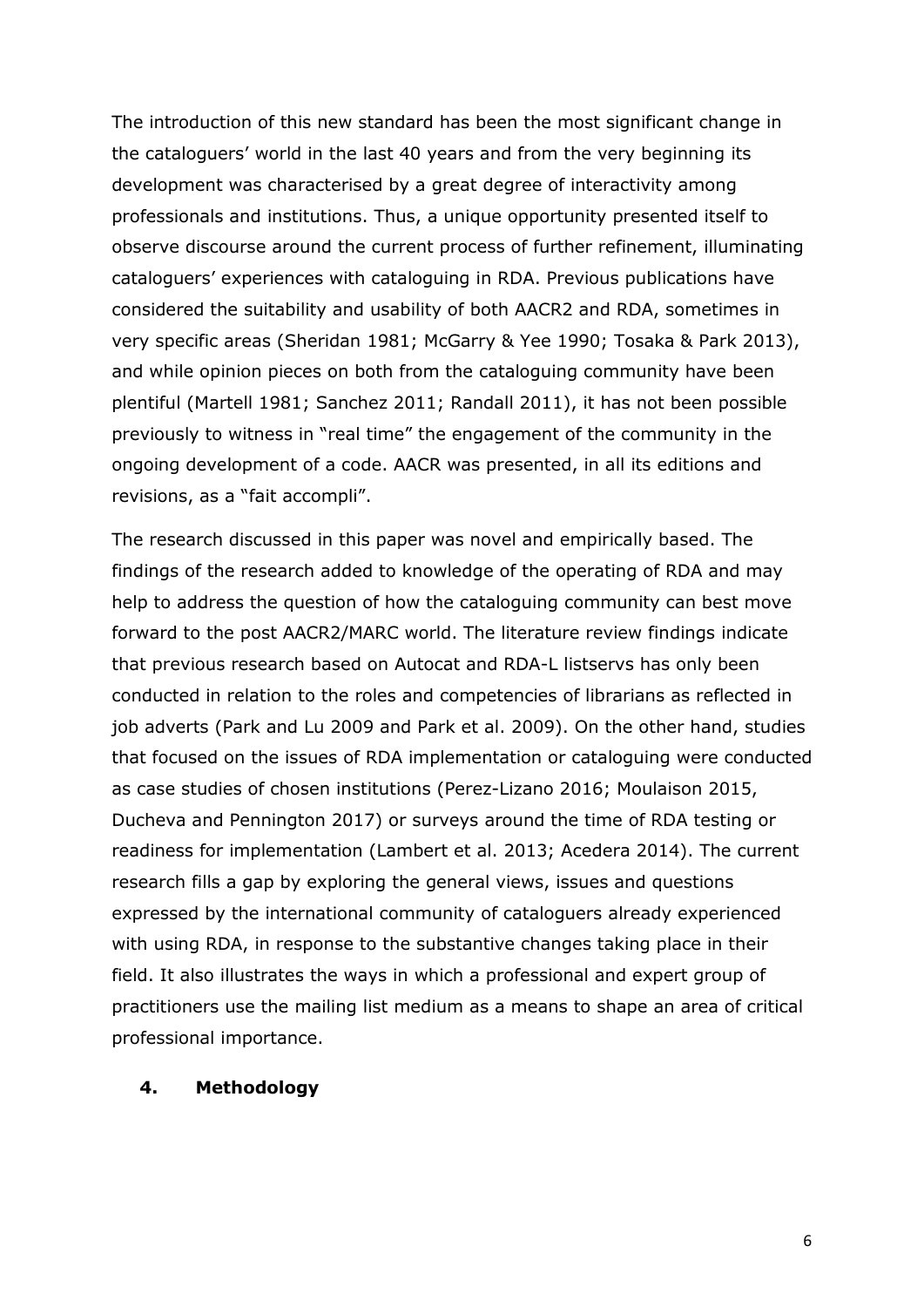The investigation took place in the virtual environments of two popular listservs dedicated to cataloguing - Autocat and RDA-L - and, in this way, allowed direct and immediate access to opinions expressed by cataloguers around the world. A listserv is an automatic mailing list server that transmits messages as e-mails and therefore is available only to individuals on the list. The scope of the research included mailing lists participants' questions and opinions. Because it is a virtual environment, there were not any geographical constraints, but the participants had to use the English language for communication. The participants were of varied professional levels, but all of them shared an interest in cataloguing in RDA.

The fact that the listservs have an influence on the process they are discussing makes this a particularly fertile approach. In order to explore their experiences, a qualitative content analysis of posts from January 2016 to September 2017 was conducted and 582 entries were examined. The analysis, based on elements of grounded theory, was compared with the literature from the initial period after RDA implementation. The participants' names have been anonymized. An alternative research approach that might have been adopted is ethnography or rather "netnography" (Kozinets 2010), which also uses participants' observation in a community as its primary data collection technique (Pickard 2013, p.135). However, the aim of this research was not to explore the cataloguers' online community and culture or investigate their identity, social relations, learning and creativity (Kozinets 2010), but rather to use their posts as primary data for investigation of their experience in using RDA. Having said that, there were certain cultural elements that appeared in the body of evidence as a response to, and critique of, the RDA standard.

Autocat was chosen because it is a well-known, international mailing list hosted by Syracuse University and devoted to issues related to cataloguing and classification. It provides a good overview of current trends and problems related to this area of librarianship. The current number of subscribers is over 6200 (September 2017). RDA-L is an electronic forum for discussion of RDA. The purpose of this listserv is to facilitate informal discussion on RDA. This listserv is an initiative of the Joint Steering Committee for Development of RDA (JSC) and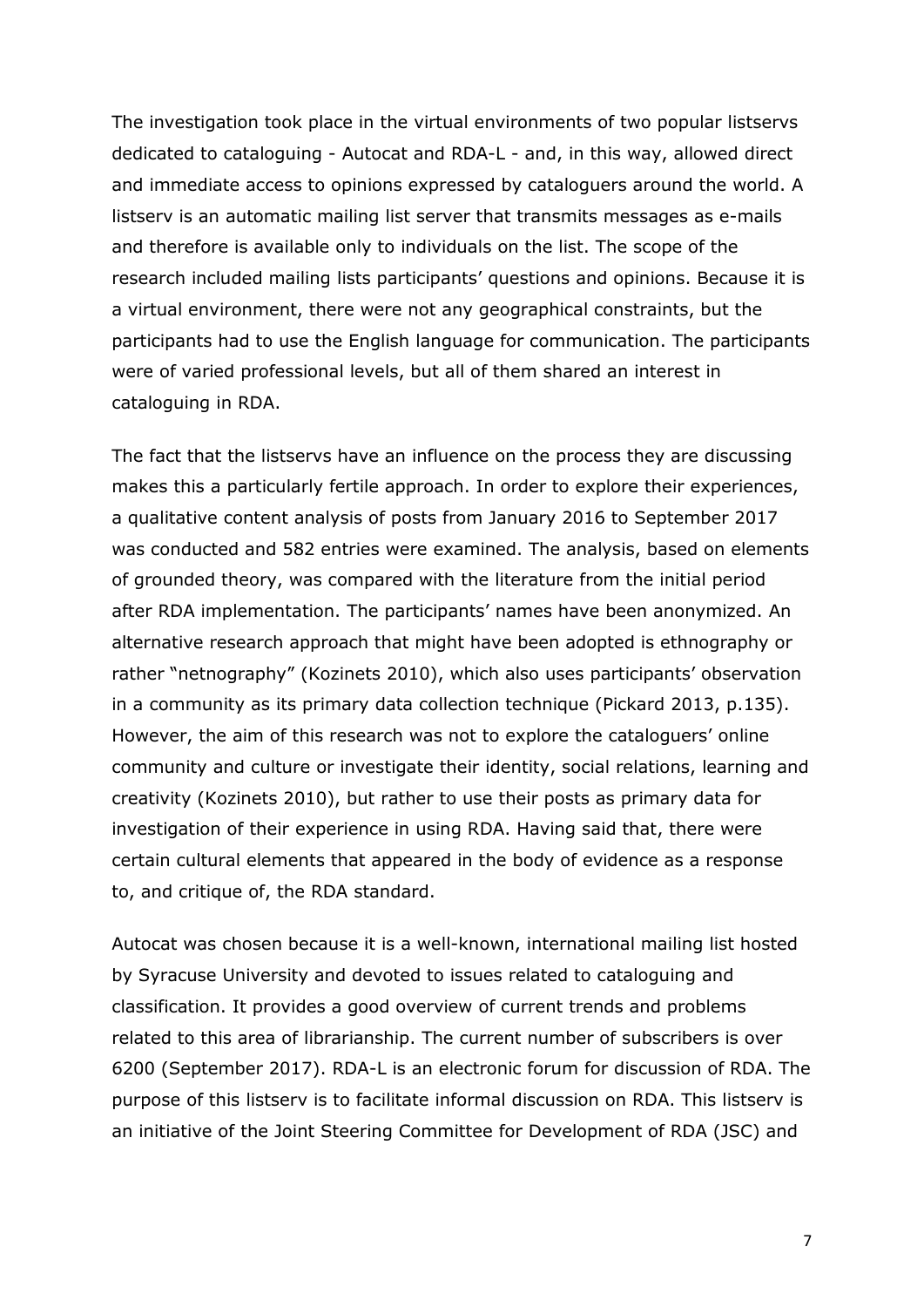is hosted by the American Library Association (JSC 2014). There are currently just over 3000 subscribers (September 2017).

The mailing lists were appropriate for the research question because they offered the most current insight into the issues and questions encountered by cataloguers, regardless of their position and professional experience. Therefore, the data came from a wide spectrum of international professionals from different institutions and of varied cataloguing expertise. Although the correspondents were international, it should be noted that they were primarily North American so that the North American perspective is most strongly represented. Contributors from elsewhere were more likely to be academics or senior professionals involved in their own national or institutional implementations, than practising cataloguers. This means that the views expressed might not be necessarily representative of cataloguers in Europe or elsewhere in the world. Although discussions occasionally became very animated, they were conducted with suitable professional decorum.

The approach to this research was based on the elements of grounded theory which involves analysis by applying specific codes to data through a series of coding cycles. The first cycle of coding was based on the pre-set codes that emerged from the literature and then additional open codes were added as they emerged from the content analysis. There were over 50 descriptive codes which assigned basic labels to data in order to provide an array of topics, for example "WEMI and Venus", "treatment of aggregates", "Against BIBFRAME", "Authorised Access Points" or "RES". This type of coding is used in many qualitative studies as a first step in data analysis (Saldana 2009, p. 66). Following the first cycle of coding, the next stage of analysis followed which consisted of further management, filtering, highlighting and focusing on the salient features of the qualitative data record for the purpose of generating categories (Saldana 2009, p.66), including for example: "Comments on LRM", "RDA principle explanation", "Turning point for further change" or "language issue". During this process, some memos and mind maps were created in order to analyse the data as some findings and categories were already emerging. This approach allowed the categories to be rooted in and developed from the original data.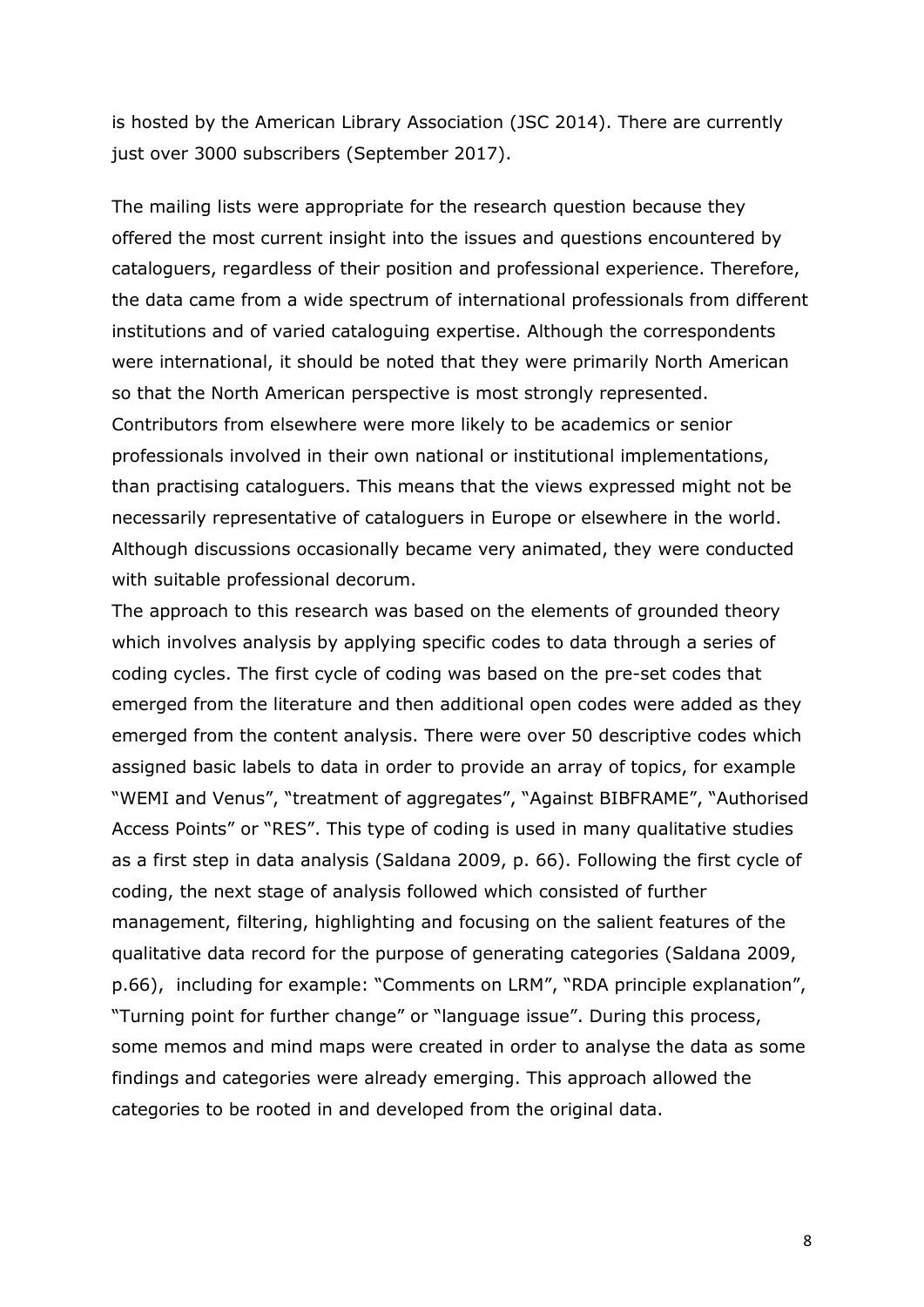Individual consent from people who had posted to the listservs was not sought, because the views were published on public fora with their names and affiliations exposed to every reader. Participants are identified here by initials.

# **5. Listservs Data Analysis**

# **5.1 Introduction**

This discussion considers first the Library Reference Model, then RDA, Bibframe and FRBR. Each main topic is now described briefly, followed by an account of the main themes of discussion under the topic.

# **5.2 Library Reference Model**

The Library Reference Model (IFLA FRBR Review Group 2016) is a combination of conceptual Functional Requirements models: FRBR (Functional Requirements for Bibliographic Records), FRAD (Functional Requirements for Authority Data) and FRSAD (Functional Requirements for Subject Authority Records). It was created in order to consolidate these models "into a single coherent model to clarify the understanding of the overall model and remove barriers to its adoption" (IFLA FRBR Review Group 2016, p.2). It serves as a high-level conceptual model, not intended to be implemented as it is, but to serve as a guide to describe cataloguing rules and implement bibliographic systems. It represents the entity hierarchy as having a top-level entity superclass called Res, then second level entities: Work, Expression, Manifestation, Item, Agent, Nomen, Place and Timespan and finally third level entities: person and collective Agent.

A number of themes, set out below, emerged on the topic of the Library Reference Model.

# **5.3 Fictional characters**

One question that sparked a discussion on this theme concerned the future of fictitious characters and whether they are going to be recorded as personal name authority records or subject authority records. In the past, they had been recorded as subjects, then under RDA they were to be recorded under name authority, but the LRM model does not allow them to be authorities/people. The participant wondered if the FRBR-LRM document led to their being moved "back"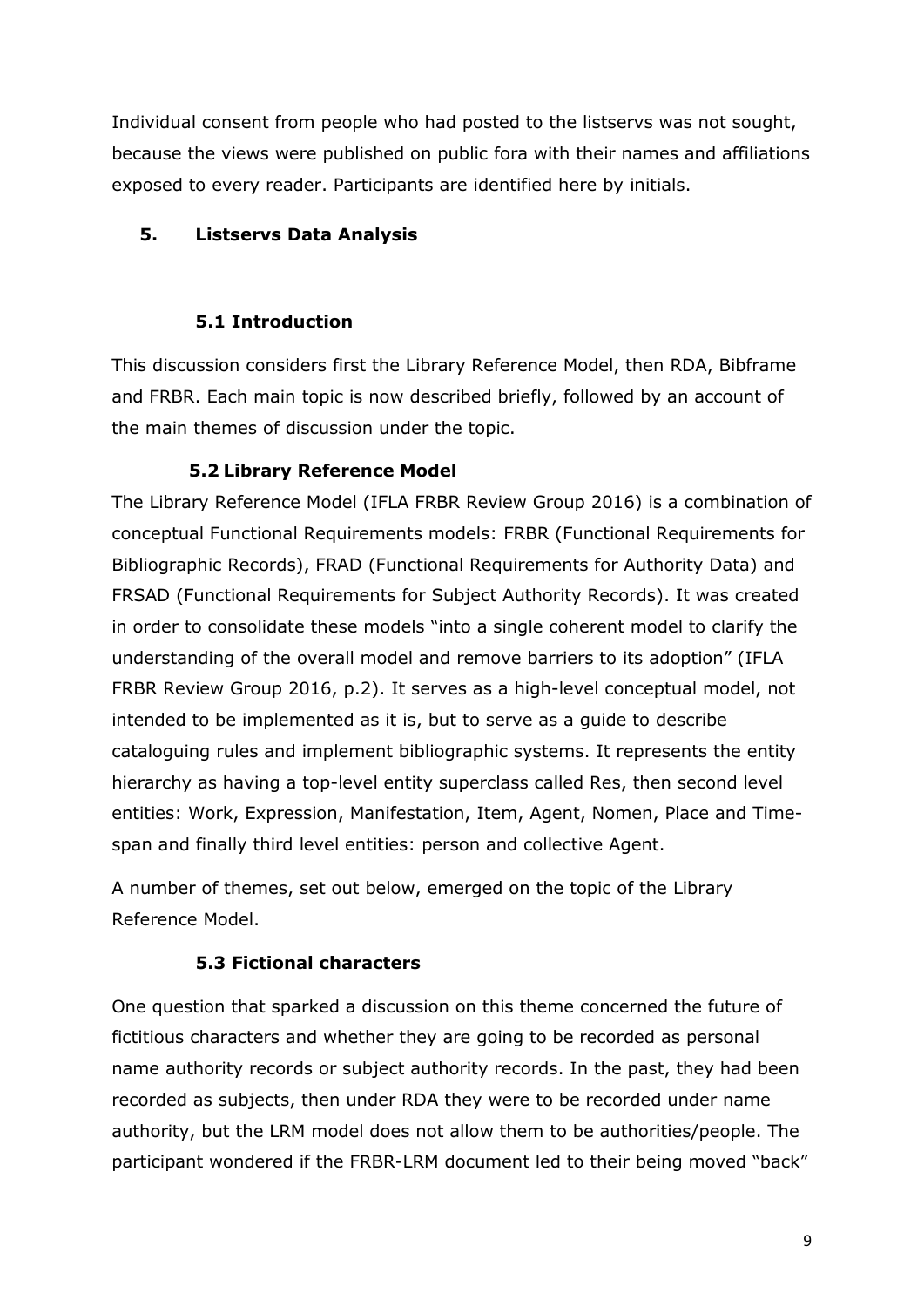to the subject authority file. There was much confusion and uncertainty regarding this topic.

There were also questions about guidance on practice for distinguishing fictional characters, but no such guidance was given, although there were voices that said that it would be helpful to have a relationship designator that indicated a non-human or fictitious person who has been credited with the creative role (**A**). Ultimately there remains a lack of clarity about the treatment of fictional characters which may represent a common user approach to literature.

# **5.4 Agency**

Another participant regarded the "LRM restriction of the entity 'agent' to only humans or groups of humans as an arrogant and speciesist restriction that ignores the reality of a great deal of the world" (**B**) as it does not allow for the situation when an animal might be a performer but must be treated as a subject. According to LRM, "Agent" is "an entity capable of exercising responsibility relationships relating to works, expressions, manifestations, or items". "Agent" has two subclasses, "Person" and "Collective Agent". "Person" has a scope note "the entity person is restricted to real persons who live or are assumed to have lived."

#### **5.5 Nomen**

The relationship between titles and the Nomen Entity was a further subject of discussion. In FRBR title is an attribute of the Work, Expression, Manifestation, and Item entities, whereas in LRM title is a Nomen (an entity) that has a relationship to WEMI and not an attribute of WEMI. That was further explained by another participant citing the newest version of the IFLA LRM from March 2017 (p.50) which states that "Nomens may be categorized in terms of: the type of thing named (personal name, work title, etc.)", so in fact titles can be Nomens.

# **5.6 Res**

According to IFLA (2016, p.13) Res is defined as: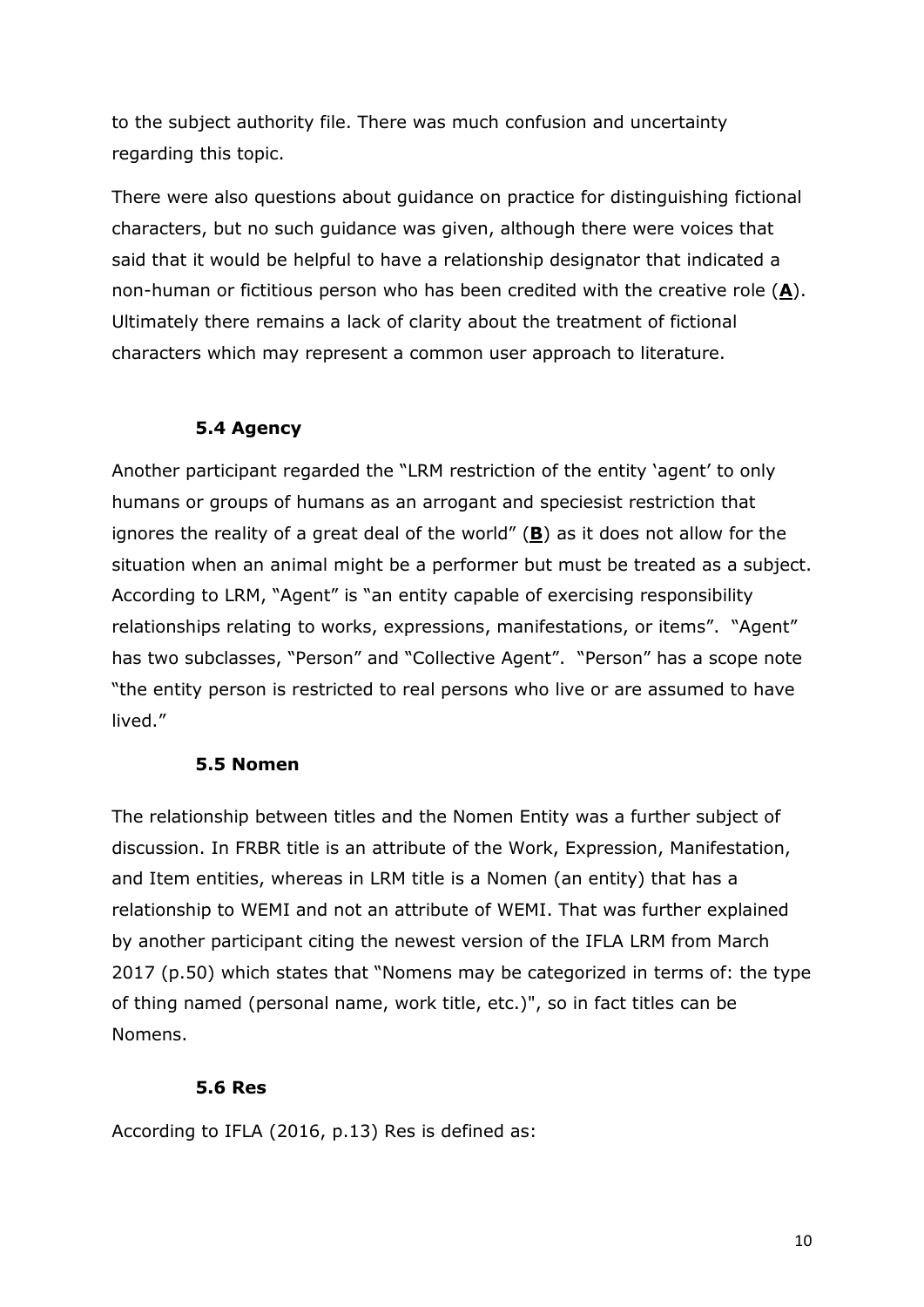*Res ("thing" in Latin) is the top entity in the model. Res includes both material or physical things and conceptual objects. Everything considered relevant to the bibliographic universe, the universe of discourse in this case, is included. Res is a superclass of all the other entities that are explicitly defined, as well as of any other entities not specifically labelled.* 

*The Res is the concept or thing itself behind the entity. The Res is distinct from and not to be unified with, any of the nomens or identifiers used to refer to it in any identification system (thus in particular, a Res is not the same as a URI assigned to refer to it in a namespace, as the URI is an identifier, a type of nomen).* 

The full definition of Res is given here to better understand the cataloguers' criticism and the reactions it caused. According to **C**, who supported the abandonment of Latin abbreviations, to have the notions more transparent to users, this "paragraph and many others like it (…) subvert this shift toward clarity and unpretentiousness". For **D** the notions of "universe of discourse" and "bibliographic universe" were not clear and meaningful. He also proposed using "entity" instead of Res. **E** was of the same opinion regarding Res and would go even further and choose "name" instead of "Nomen" as, according to him, these terms conveyed more simply the meaning and definitions of Res and Nomen. There were numerous calls for this kind of clarity and simplicity to prevail with references made to the William of Ockham's razor and his advocacy for avoiding unnecessary complications (for example **HH**, **M** and **C,**)

#### **5.7 Comments on LRM**

When discussing the repetition of information about WEMI in RDA (**P)**, it was clear that the participants were looking forward to the restructuring and greater clarity that RDA would provide once the FRBR-LRM is accepted. It was, however, acknowledged that "LRM needs considerable work, first" (**F**). Although in the discussion about the treatment of pseudonyms **D** did not like the idea that FRBR-LRM excludes everything which is not human from being an agent, he found the proposed new model very logical and convincing. Another person expressed their excitement in finding representative expression in this model as this was something they had wanted to see for a long time (**G**) and considered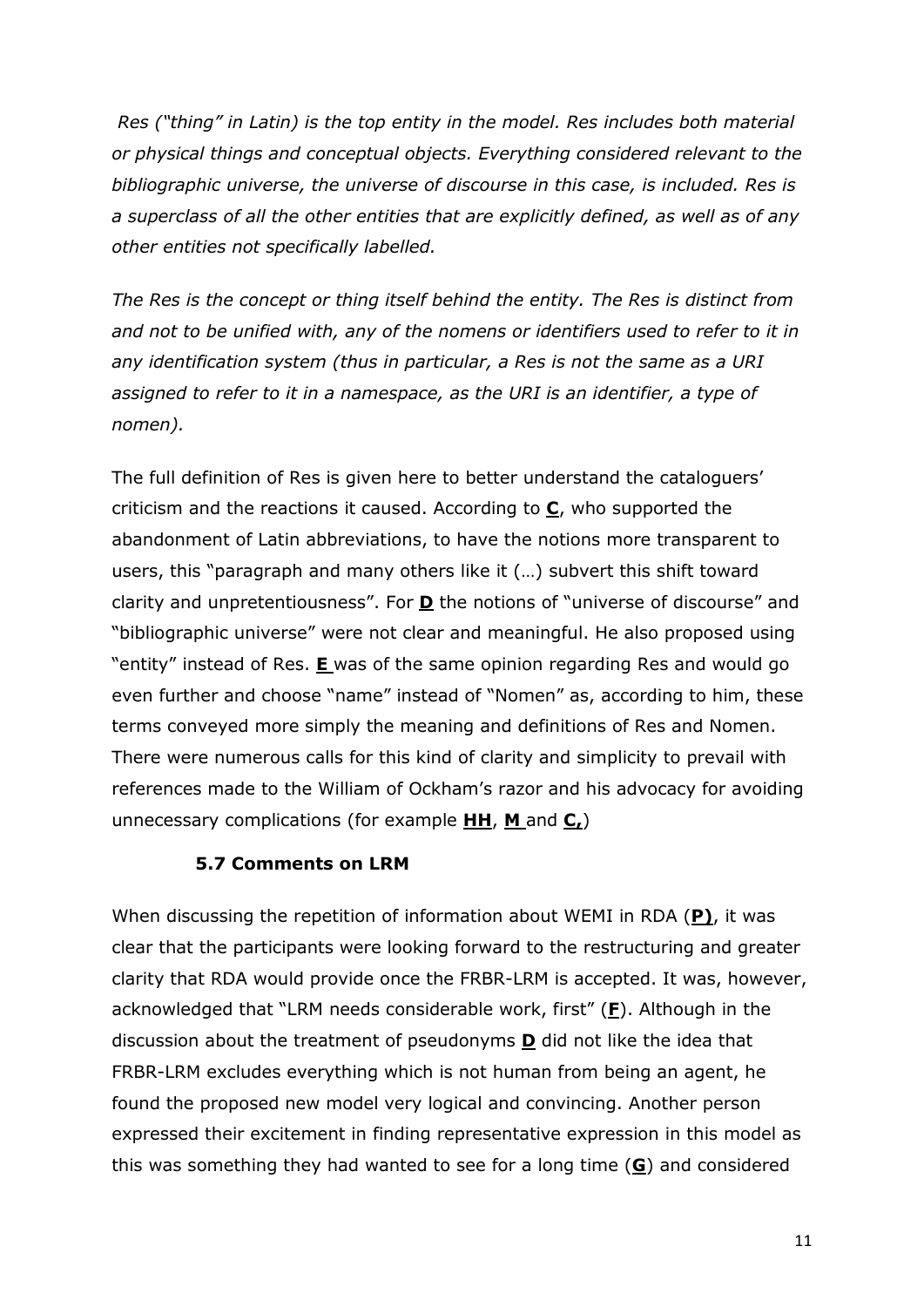representative expression attribute as similar to and often the same as original expression but on more abstract, work level that is considered to best characterize the creator's intention or is considered canonical by users.

On the other hand, there were voices strongly against LRM, accusing the authors of the model of doing it "on the nod", without consultations and not reflecting cataloguing needs (**F**). It was also noted that at the moment a period of stability is needed (**F**). However, according to the Chair of RDA Steering Committee (Update on RDA meeting in Edinburgh 2017), the LRM has to be introduced in order to consolidate FRBR, FRAD, FRSAD and the report of the working Group on Aggregates in order to provide a seamless and generalized model.

# **5.8 Toolkit Restructure and Redesign Project**

The LRM was published in August 2017, after the data collection period, and the RDA Toolkit Restructure and Redesign (3R) Project aims to make the current RDA entities and the elements compatible with the LRM.

The project and the activities undertaken by the Toolkit Restructure Working Group were eagerly awaited by the participants of the listservs. During an update on an RDA meeting in Edinburgh (2017) the goals of the new Toolkit were presented and they included meeting the needs of users in a better way by providing a more productive environment, offering greater flexibility and utility in access and display of the Toolkit content, and enabling efficient and reliable work processes and tools for RDA editors, translators, and creators of derivative products.

The issue being discussed in this thread was the numbering of the Toolkit (**D**; **H**; **I**) and experimenting with new ways of visualizing its contents. Another idea concerned openly releasing RDA text in basic but structured format (**J**), in order that it might be more widely used and understood. This, according to **D**, would help to fulfil one of the strategic priorities of RDA Board to "develop a sustainable business model" (RDA Board strategic priorities 2015-2020). The participants in the discussion also pointed out the necessity of numbering the rules for the purposes of teaching cataloguing and the need to have a quick and easy way to verbally refer to certain documents (**E**; **K**; **L**). So far, the numbering is based on ISO standard no.2145:1978 regarding documentation, numbering of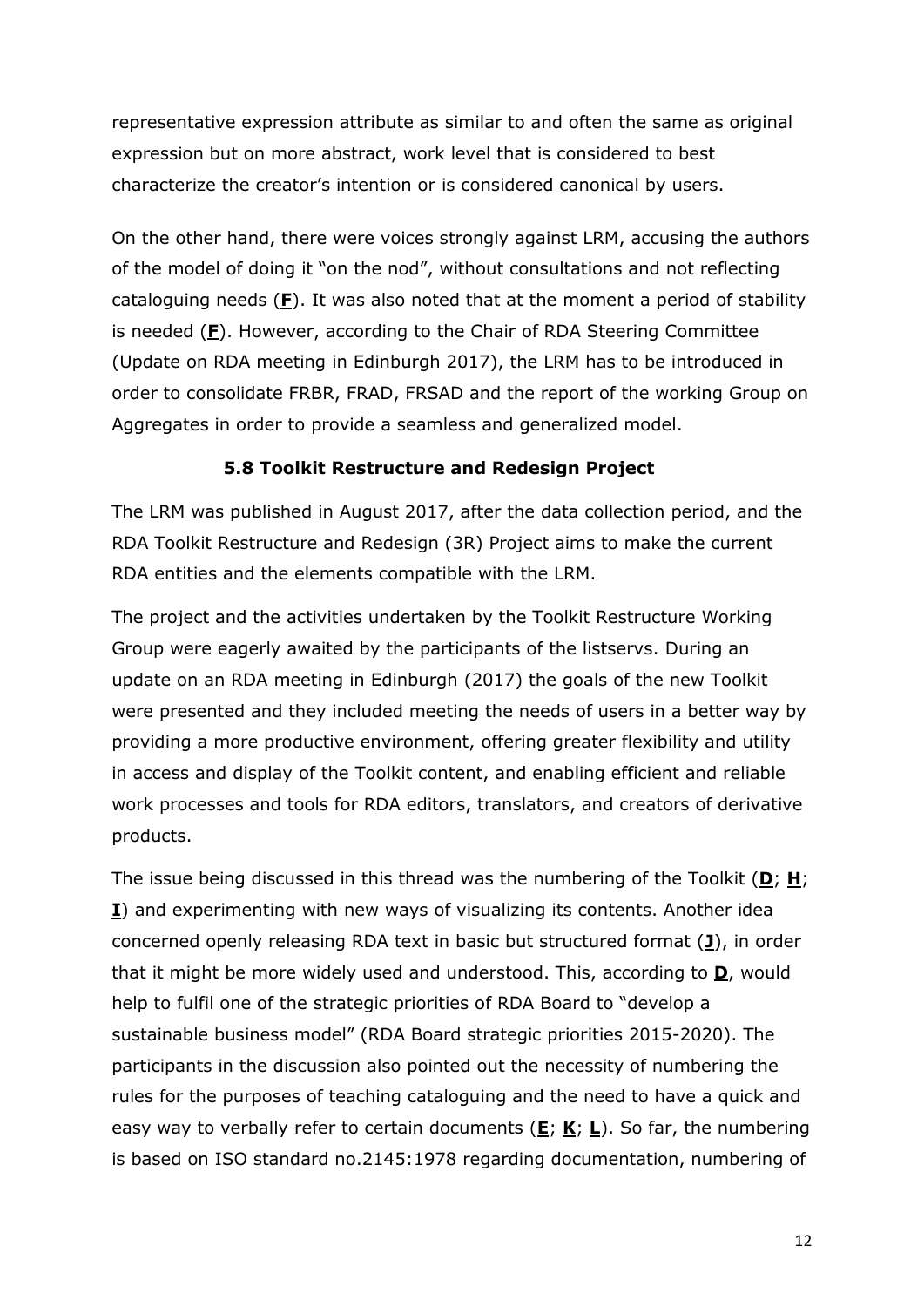divisions and subdivisions in written documents, and discussions about renumbering would have to take into account backward compatibility and also the fact that this ISO standard refers to written documents and not databases with hyperlinks.

Apparently, these voices were listened to, as during a meeting in the National Library of Scotland on 4 August 2017, the Chair of RDA Steering Committee revealed that the new toolkit will have a radically new structure but no significant change in overall approach. There will be general chapters, chapters containing one chapter per entity with all elements for the entity, appendices, relationship hierarchies with supplementary material (e.g. Books of Bible) and user generated material (e.g. workflows). The element layout, with each element being a "chunk" of content, will comprise reference data, instructions for recording data values, navigation to related elements and entities and context with appropriate examples for each method of recording, the correct level of granularity, and "view in context" or sets of examples for an entity. The toolkit display will have customising options and a completely new graphic interface.

#### **5.9 Resource Description and Access**

#### **5.9.1 General comments on RDA**

An aspect that stirred quite a lengthy discussion concerned the extent to which the changes in RDA could be understood and applied by cataloguers. A concern regarding wording was expressed, and **M** advised that wording or terminology should avoid any fuzziness regarding WEMI, in order that it be fully understood, without ambiguity. Since, according to him, a "resource" includes all WEMI levels simultaneously, the glossary entry for "resource": "A work, expression, manifestation or item. The term includes not only an individual entity but also aggregates and components of such entities (…). It may refer to a tangible entity (e.g., an audiocassette) or an intangible entity (e.g., a Web site)" (RDA-Glossary) should be revised. Since a "resource", in **M**'s view, cannot be simply a work or an item, the statement about it being tangible or intangible is confusing and incorrect.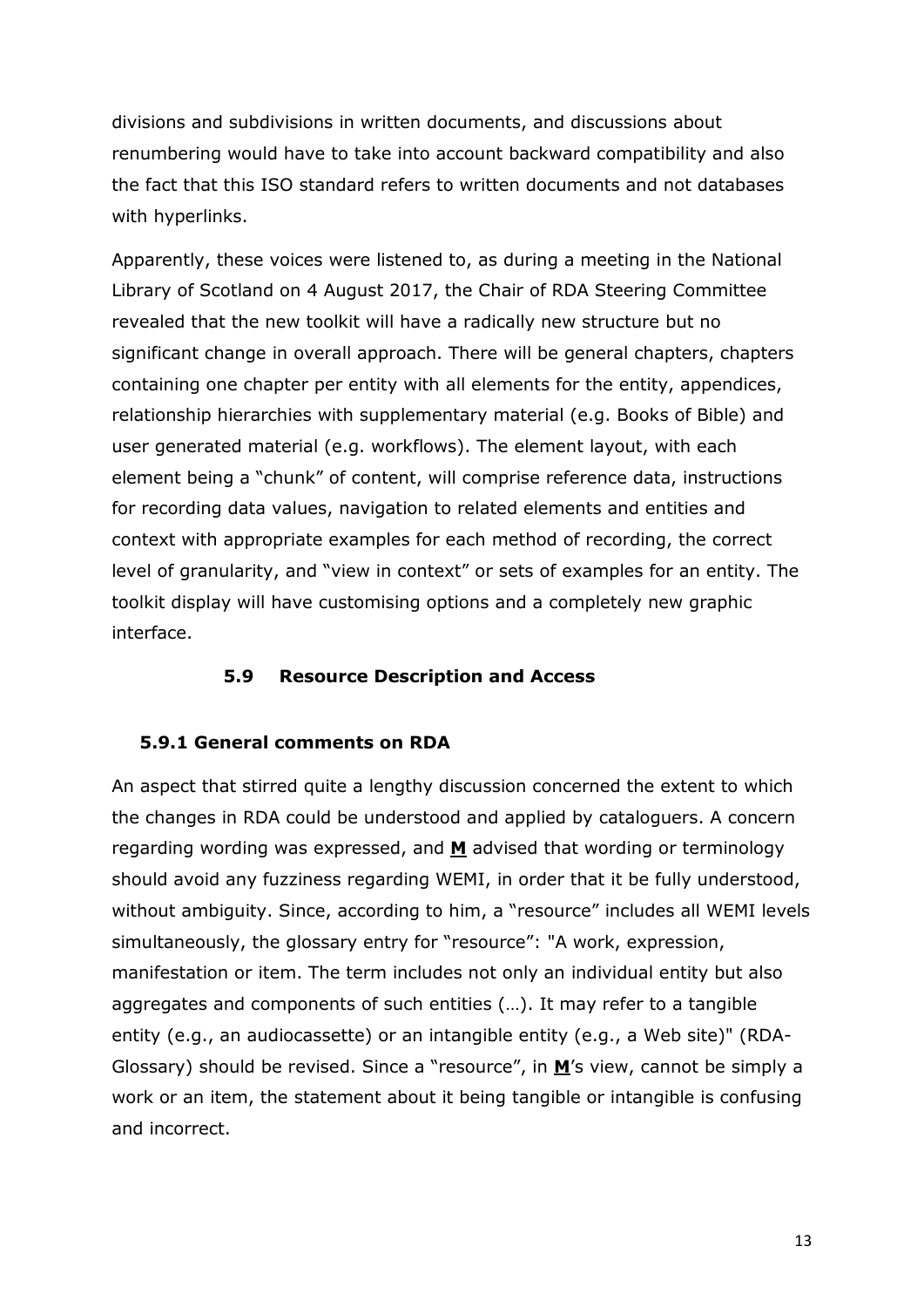In response to this discussion, the Chair of the RDA Steering Committee explained - to the list, thus demonstrating a real responsiveness to the discourse - that currently large libraries, like national ones, are at a critical point in terms of metadata management for collection description and access and are flooded by digital resources in multiple formats. That is why, he said, "the models used by RDA, etc. are explicitly designed to maximize the use of digital, networked technologies to support the necessary human mediation of bibliographic metadata", they are to allow data management system to perform the "grunt work" invisible to the cataloguer and because of that "everything has to be consistent, unambiguous, etc. for a programmer to get the best out of them. That is why, RDA appear to be based on philosophical, metaphysical, or theoretical ideas - it's actually digital/mathematical logic". He compares it to a cataloguer being a General commanding a modern army of "smart" applications that would process the data.

In response to this explanation, **C** summarised the recent changes as being inapplicable to the real world of FRBR and WEMI and another participant (**A**) contrasted traditional, practical and pragmatic cataloguing with FRBR/RDA and Bibframe, where theory took priority over such practical operational considerations. Moreover, his concern was that in a situation when the leaders of a project do not pay enough attention to the questions from the lower rank, everyday practitioners, or if their replies "are abstract, theoretical or even metaphysical, it is terribly disheartening and not a little frightening" (**A**). The participant argued that for the leaders it is just "easier to ignore practical concerns and instead remain focused on theories and imagining the 'radiant future' that beckons to library cataloging!" (**A**).

#### **5.9.2 Sources of information**

Another theme concerned RDA principles for treating the landing page of a digital document. The participants wondered whether there should be an amendment to RDA 2.2.2.1 to treat it as part of the resource or, as others suggested, handling it as a book jacket or a cardboard wrapper on a CD case (**N**), and using it as a preferred source of metadata information (without square brackets).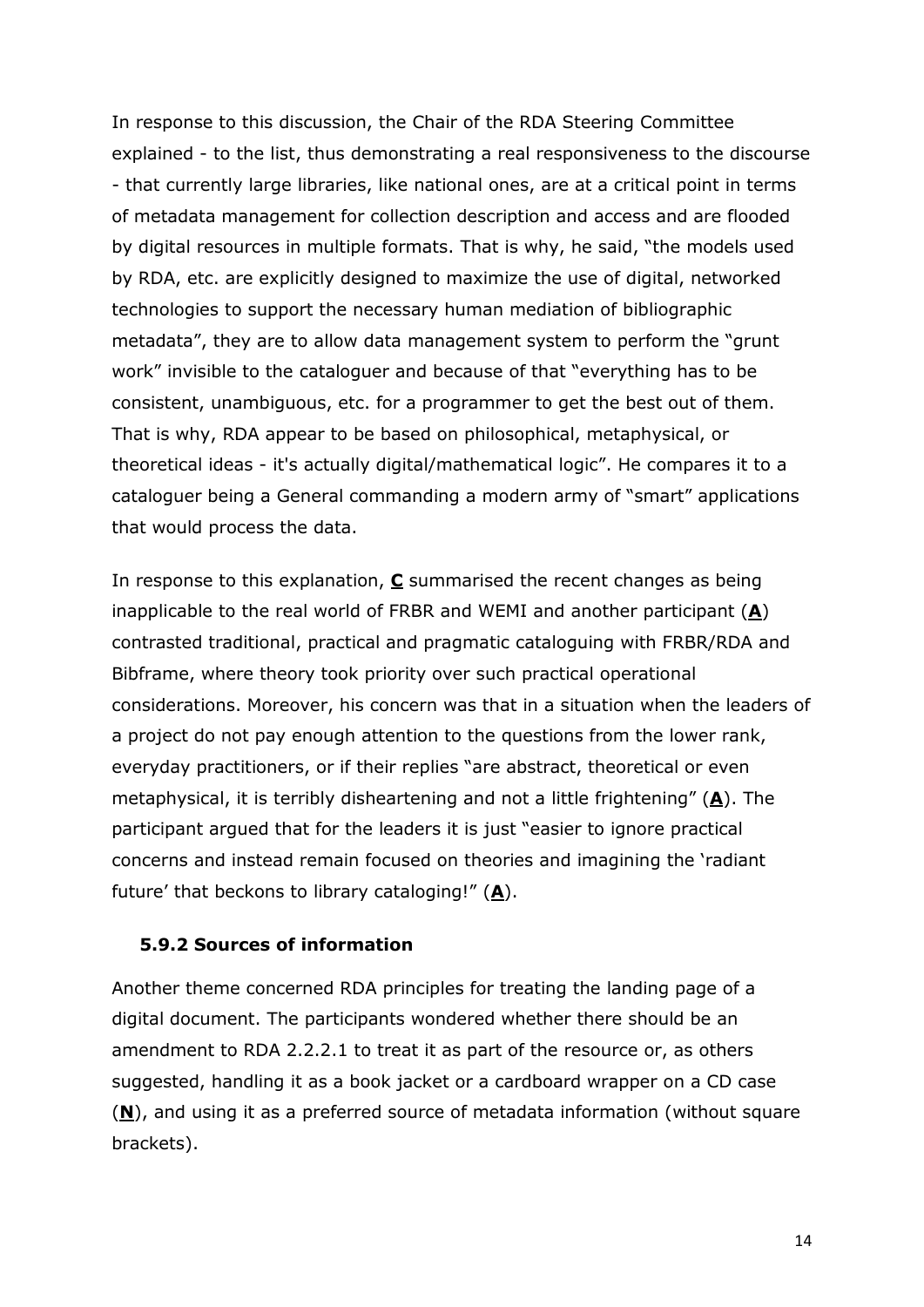#### **5.9.3 Treatment of aggregates and the increasing level of abstraction**

A lengthy discussion about aggregates (started by **M**) referred to a variety of problems: knowing who the compiler in augmentations is; comprehensive descriptions; collocating all editions and identifying particular translations. The RDA Aggregates Working Group is trying to deal with such issues by proposing a new relationship called "creator of content" to represent the relationship between the aggregate work and the creators of aggregated components of the aggregate work. However, according to another contributor to the discussion, the proposal could go a step further and offer not one new relationship but two: creator of contents and creator of principal content (**O**). This would allow differentiation amongst compliers, authors of forewords, afterwords, translators and creators of principal content.

# **5.9.4 Relationship designator, relator terms and relationships**

Several topics were discussed here. One of the threads discussed a change that appeared in Appendix K regarding "founded corporate body" which was given three designators: founded corporate body of person, founded corporate body of a family and founded corporate body of corporate body. This gave rise to questioning whether all relationship designators in MARC 21 5XX fields should be replaced with the new designators, or if all the relationship designators should be revised. Additionally, there were questions around the practical utility of these relationship designators, and whether this information would be at all useful for the users. As **E** understood, currently, there is no need for every possible relationship combination to have a separate relationship designator and only different types of relationship would need separate designators. The RDA Chair (2016) responded that the RDA Development Team's work on extending RDA vocabulary will inform the RSC's discussion on RDA and new entities in LRM and its emphasis on relationships.

#### **5.9.5 Authorised access points**

An interesting, multidimensional, discussion appeared on the RDA-L listserv concerning AAP and the best practice of writing titles, debating whether to write them with or without initial articles, as seemingly there is no RDA instruction for that (**P**). This issue was explained by **M**, who cited a German rule to ignore it in any case. On the other hand, it was also noted by **R** that due to keyword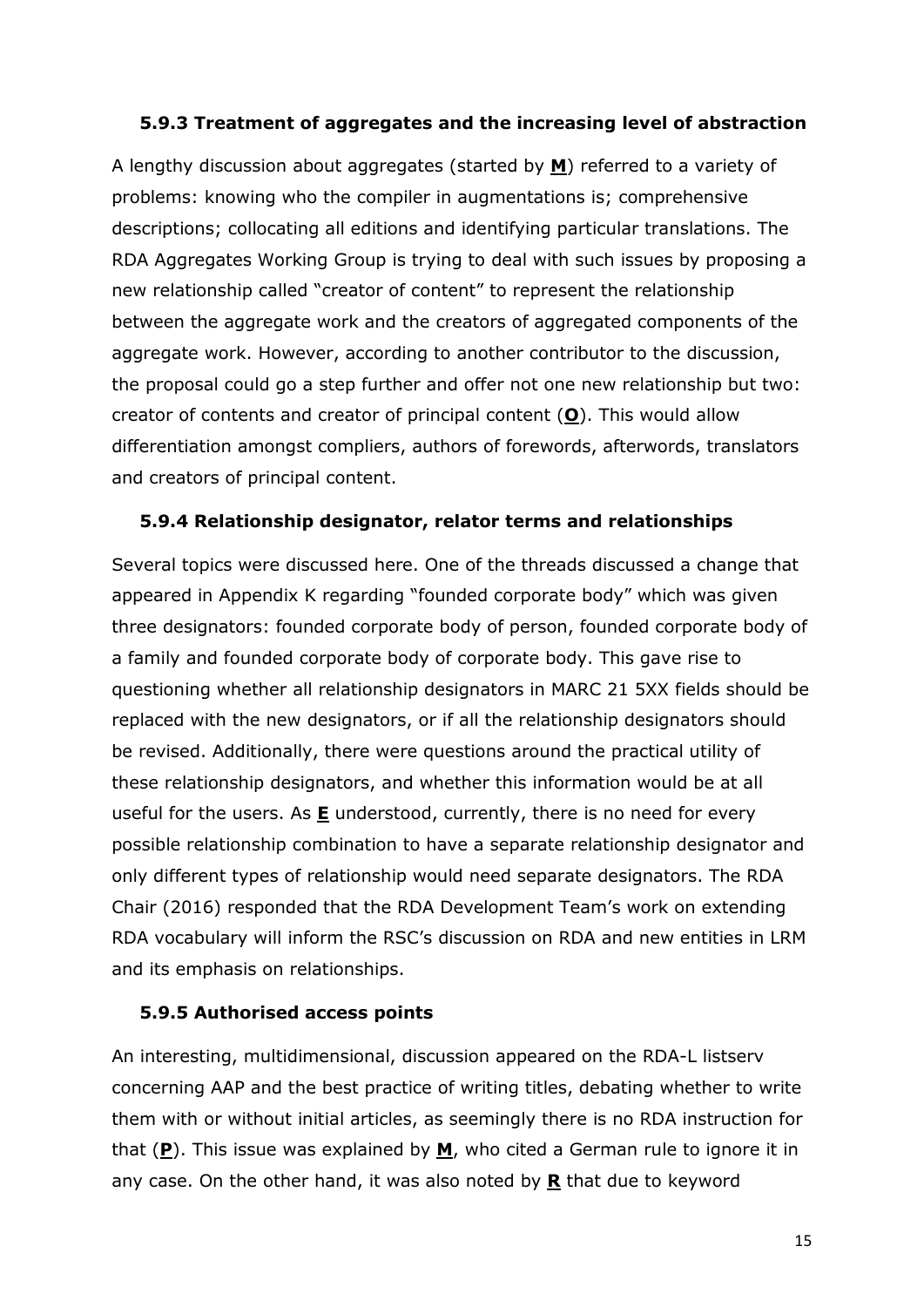searching the alphabetical order lost its importance and almost disappeared in computerised searching. **R** thought it might become obsolete in Linked Data where the searches would be performed on URIs and not on textual strings.

#### **5.9.6 Language**

When the RDA Chair was asked about complexity of the language in RDA (private conversation) he acknowledged that the written text of the rules had to be readable in literary terms, so, for example, the authors had to use synonyms to avoid repetitions, or use some vocabulary from AACR2 that the cataloguers were already familiar with. The discrepancies between the synonyms, and the overuse of synonyms, were discovered during the translation process, and since then the RDA committee are aware of the discrepancies and try to avoid them.

However, the complaints about the complexity of the language of the rules appeared quite often in the listservs' discussions. For example, in the discussion about founded corporate body, the Chair's reply was very difficult for the participants to understand. They asked him to "boil this down into readable English" (**P**) or explain it, "kind of like how Einstein would explain his complex theories in terms of 'thought experiments' that lay people could understand" (**Q**). Another person felt that "as a professional cataloger of over 25 years with some experience in the areas you mentioned, I still feel like I've gone some black hole on the space time continuum or maybe the rabbit hole." (**L**). In the discussion on systematic changes to RDA, the language of LRM was described as "Borgesian" – relating to fantasy and magic realism (**C**). This discourse clearly demonstrates a demand for a simplified description of rules, something that Michael Gorman argued for in his criticism of RDA (2016), and which was repeated by **P** describing the RDA language as "verbose and arcane".

In summary, these linguistic criticisms (overly obscure language, use of variant terms, and theoretically diffuse explanations) appear to result in the user becoming unnecessarily confused, and perhaps attributing to the code weaknesses which are actually a result of its expression. This can be at least partly attributed to the difficulty of synchronising updates and edits to large and complex bodies of text (the LRM, and, particularly, RDA).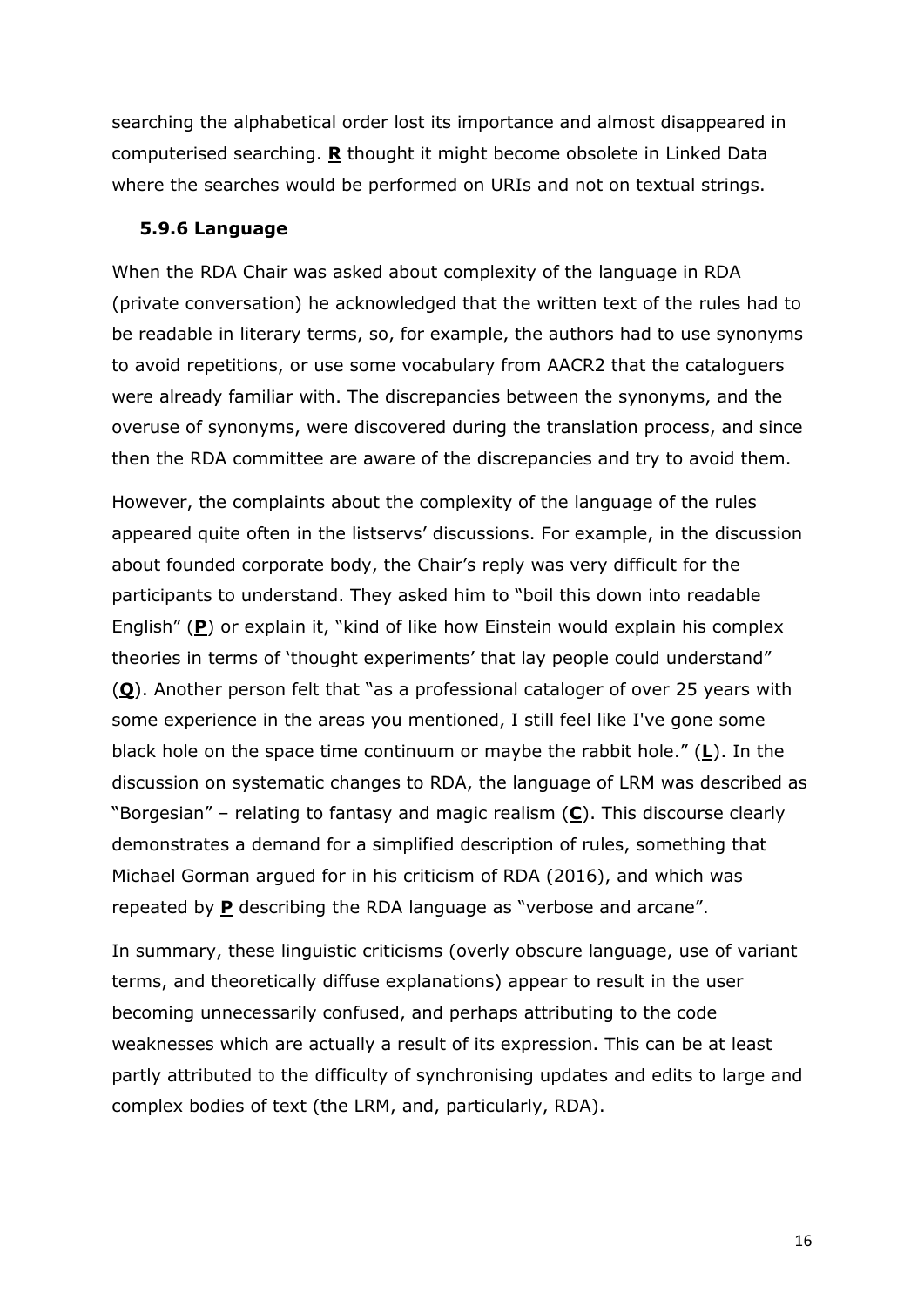#### **5.9.7 RDA and MARC21**

The fit of RDA into MARC21 was discussed from various facets depending on different issues being discussed, for example redundancy of relationship information (\$i, which might, for example, indicate that one resource is a parody or a paraphrase of another) in 700, 710, 711, and 730 fields and 760-787 linking fields (**S**). On this occasion, a participant expressed their views by stating that "MARC is old & RDA is new, and catalogers have a problem smushing RDA into MARC" (**T**), and at the same time saying that whatever format of recording is used in the future, the redundancies will still occur as "the 'R' in RDA actually means "redundant" (**T**). **U** thought that such problems occurred as the cataloguers were still in the transitional period with MARC trying hard to translate their previous practice into RDA data.

On the other hand, during his critique of the future of BIBFRAME, **C** informed readers that the National Library of France was planning to continue using the French variation of MARC format, i.e. INTERMARC, and mutate it to more closely integrate with LRM. This may suggest that new ways of MARC and RDA fitting are still being explored as a safer and cheaper way than experimenting with Linked Data, and BIBFRAME. Another participant in this thread expressed his respect to the creators of MARC as because this format "developed way back in the 1960s where computer systems and software were still in their infancy, (…) has been a phenomenon in standardising/transforming bibliographic record sharing, delivery and its compatibility with almost all types of library management systems. Fifty years passed and here we are still with good-old MARC" (**V**).

#### **5.9.8 Work Expression Manifestation Item**

These entities which refer to products of intellectual artistic endeavour seemed still not to be fully comprehended by some cataloguers who thought that "WEMI has absolutely no connection (…) to the realities of a public catalog." (**X**). The misunderstanding appears to have resulted from lack of knowledge about WEMI and a false idea of WEMI as a model for record structure and public display.

In the period covered by this research, the discussion about WEMI took place in a thread started by **Y** with an apparently facetious question as to whether the Work related to Venus de Milo had arms. With this example, the participant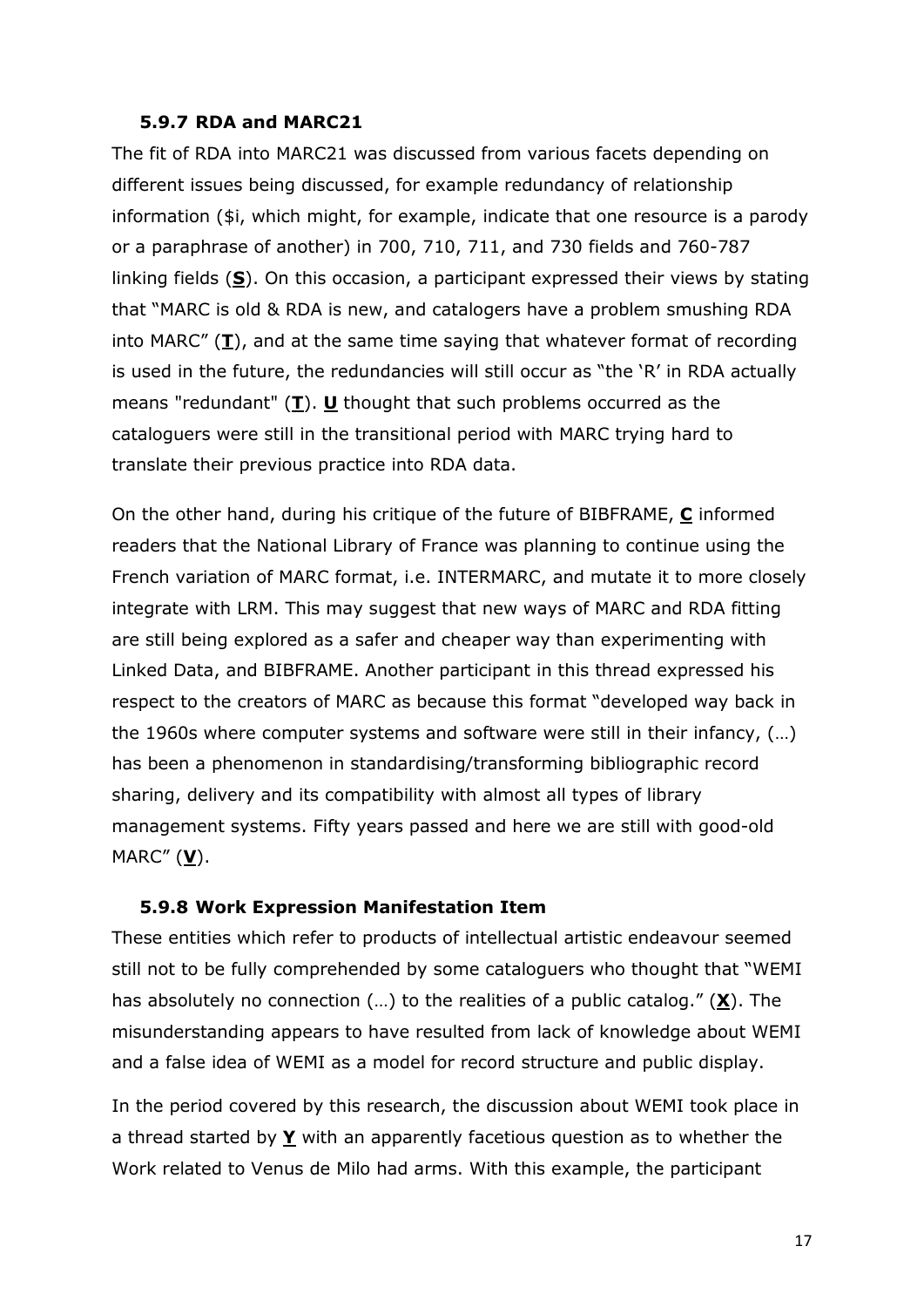elegantly presented the entities and their attributes, and his description was enjoyed by many of the participants who provided their own examples of how WEMI can be illustrated as in, for example from a musician's point of view (**Z**). Generally, it was acknowledged that WEMI is a useful model, however there are some weak points for cataloguers, such as the application of WEMI to photographs (**AA**), works of architecture (**M**), or serials (**BB**). After an initial concern about duplication of the cataloguer's work, the community seems to comprehend that WEMI represents the hidden processes behind cataloguing and "is just an analysis of what we are already doing" (**Y**), and the mental activity that might be hard is deciding which attributes apply at which levels (**Y**), and that WEMI "was intended to help us figure out exactly what the relationships are, so that we can shape bibliographic data into more useful forms" (**CC**). Therefore, what is actually happening is cataloguing Manifestations of Expressions, with Items being holdings records, and Works being effectively Authority files.

# **5.9.9 ISBD**

Although the issue of ISBD was repeatedly discussed in the literature around the time of implementation, surprisingly there were no discussions or complaints about abandoning ISBD format in RDA on the listservs in the researched period. In the only entry about it, from the very beginning of 2016 (**DD**), the author accused the creators of RDA of ignoring, "at our peril", the long tradition of ISBD which drew on many years of experience and was a culmination of centurieslong development of descriptive standards. "I fear what we are now experiencing is revolution, not evolution." The point was supported by another participant who described it as "devolution" (**EE**).

It was however difficult for participants to reach final conclusions on this debate as the cataloguers felt they were on hold waiting for the successor of MARC, introduction of the Library Reference Model, the new toolkit, common use of linked data in libraries, and other developments necessary to allow for full utilization of RDA.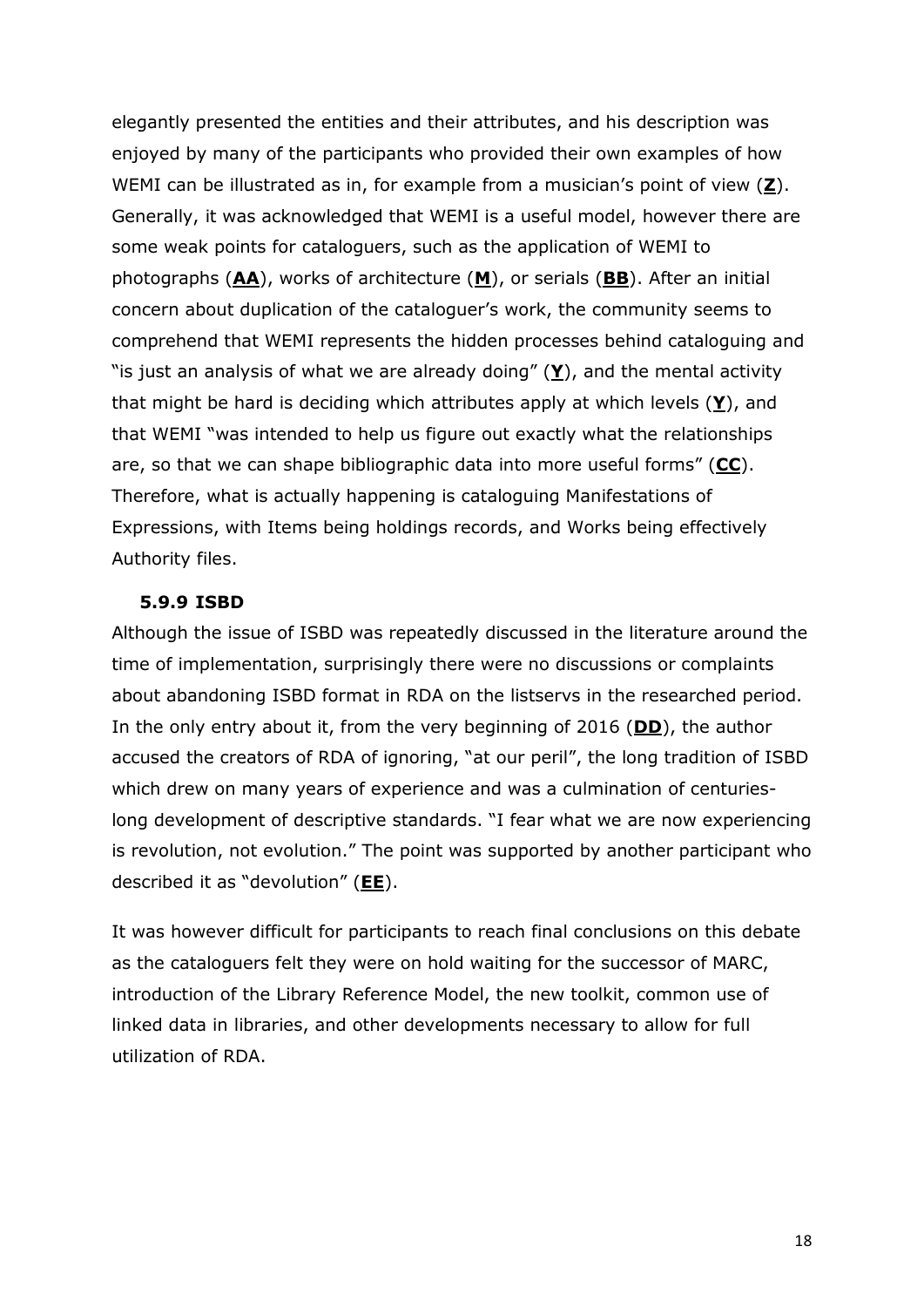#### **6. General Conclusions**

It seems that the change from AACR2 to RDA was indeed a big shift for practitioners and challenged their views towards cataloguing in line with Obille (2012) and Frederick (2017). Although Obille argued that it was not a paradigm shift in terms of Kuhn's (1970) definition, the move from linear cataloguing to a relational model, and the change of focus from material-specific cataloguing to work-and-its-embodiments cataloguing has shaken the cataloguing community considerably. It is significant that some cataloguers (**FF**, **R**) are calling for a redefinition of the purpose of the library catalogue so it "can help searchers make sense of the myriad search results they encounter" as they observe that the change of models for cataloguing and their conceptual theories have shifted the purpose of cataloguing "to turn catalogs into endpoints in the linked data universe" (**R**). Equally, they are questioning the reduced emphasis on the ISBD standard that has formed the bedrock of catalogues, sensing this is a revolutionary change that speaks to the purpose of the catalogue. One could also consider the current period of RDA development as a transition to maturity when looking at development of FRBR-LRM model, BIBFRAME and BIBFLOW. These technological developments seem to be especially confusing to average librarians because, as Frederick (2017) says, these technologies do not exist yet in a complete operational form and cannot be observed in real-life, familiar context. That makes it harder for many cataloguers to understand how they function and to feel reassured that they will serve the desired purpose of satisfying user needs.

However, bearing in mind how quickly new digital technologies appear and how they change users' behaviour and expectations, it may also turn out that after finding a successful replacement of MARC and full implementation of Linked Data in libraries or Cloud based Virtual Libraries, one will witness an even bigger shift in the perception of cataloguing as potentially new, yet unknown, catalogue applications and user needs will emerge.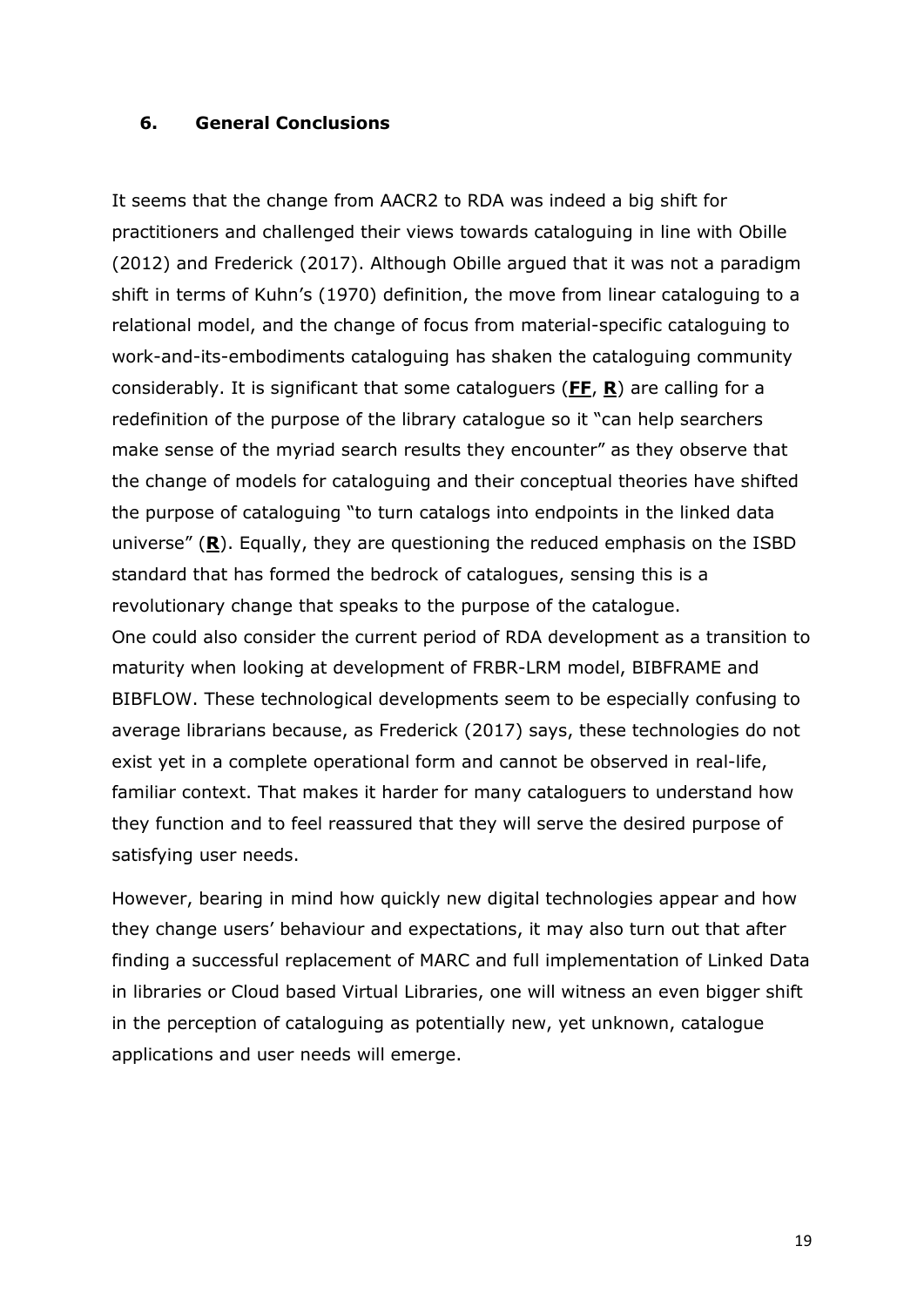#### **6.1 Cataloguers' responses to RDA and issues encountered**

#### 6.1.1 Transition time

After years of relatively peaceful, familiar and well-structured work with bibliographic data, cataloguers have been undergoing a prolonged transitional period, with the first change being the transition from AACR2 to RDA, learning things anew to move from description into discovery in cataloguing. As Tennant (2017) described it: "I humbly submit that this has been the mission of cataloging for the last X number of decades. And now, I also submit, we are about to turn the tables. Rather than focusing our efforts on description, we will be focusing more of our efforts on discovery".

Then another new phenomenon occurs, which is the shift of focus not only to discovery but additionally to linked resources, and potentially to open access. In this context, the term "transition" is mentioned frequently by the listservs' participants. Being aware of that, Sprochi (2016) asked the question, what should cataloguers be doing in preparation for "the new world of bibliographic data, Web visibility and discovery". Firstly, she says, there should be a shift in thinking from the notion of bibliographic records to not-format-specific data that can be shared and manipulated. Secondly, she postulates that cataloguers should possess some basic understanding of linked data, RDA triples, RDF/XML and other formats for data interchange. Sprochi (2016) acknowledges that in order to shape and contribute to the creation of the "catalogue of the future", cataloguers should possess solid foundations in the basics of Internet data formats and applications of the Semantic Web. They do not need, however, to be able to code RDF triples, but to understand the fundamentals of data models and formats of interchange. Thirdly, Sprochi endorses and calls others to become involved in promoting a quicker development of a post-MARC system.

On the other hand, Frederick (2017) used the analogy of an average person's understanding of the theoretical underpinnings of the electronic technology and concludes that it is not surprising that for an average cataloguer "it is extremely difficult to conceptualize the new model of library data" but still possible to function "despite not knowing how and why everything in that technology works" (p.5).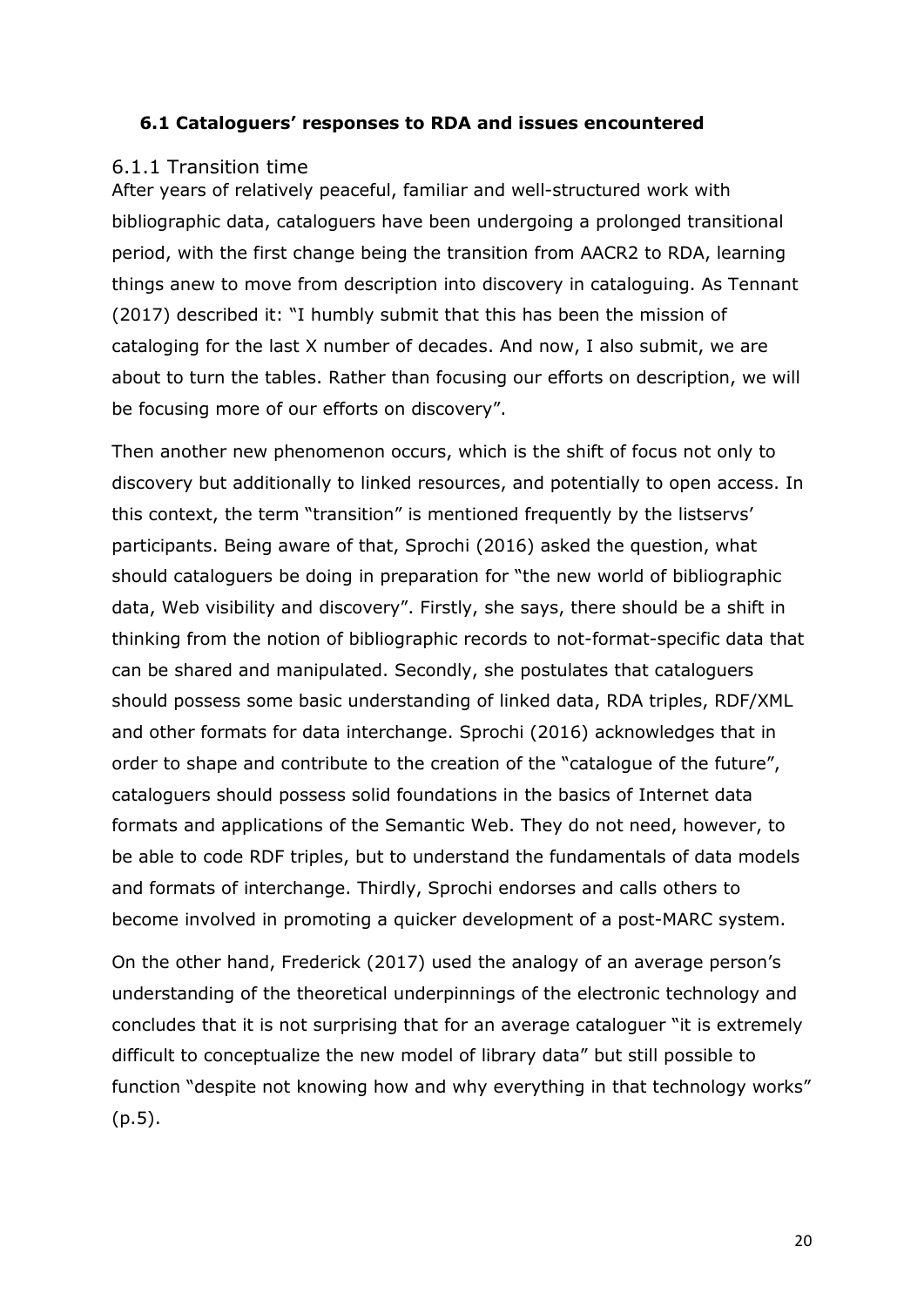The listservs' contributors are aware of and negotiating their way into this new domain of discovery not description. They recognise that the model is in development but they appear to feel overwhelmed by several factors, including insufficient manpower, funding, and the FRBR - LRM model being too philosophical and difficult to grasp and relate to their practical everyday work. Some of them, however, support and express commitment to the notion that cataloguing is at the edge of an even bigger shift as "the proliferation of data models and ontologies is (…) one symptom of a profession (cataloging) in crisis, trying desperately to remain relevant" (**C**).

The research was able to study the reactions of cataloguers during part of this transition period, showing how the focus of discussions has changed over the time. The issues discussed in the literature a few years ago were no longer, or only sparingly, debated (for example the fear of abandonment of ISBD) and, on the other hand, issues that had recently surfaced in the literature were passionately debated on the listservs (for example, the FRBR-LRM model of a new RDA toolkit). The shift is also noted in changing perceptions of what is the biggest issue in RDA cataloguing. Depending on the individual participant's level of understanding of RDA and its conceptual models, the biggest issue varies quite significantly and the participants divide into a small number of distinct groups, which are discussed in the following section.

#### 6.1.2 Division of participants

The first group might be characterised as "traditionalists", who openly criticized and opposed any changes and innovations whether in RDA and Linked Data or LRM. According to them, the old ways of cataloguing were, still are, and will always be good enough. They felt that there was no convincing argument for systems to become more complicated than they were presently: "40 years ago things were much better for me and the rest!" was a comment by a participant who described themselves as an "almost retired cataloguer", (**GG**).

The second group consisted of the "confused or sceptical". Accepting the need for changes, these participants disliked the fact that changes were happening too quickly and were justified by theoretical underpinnings that were simply too esoteric and abstract to be easily understood. These people wanted the more practical, operational voices to be heard, taken into consideration and more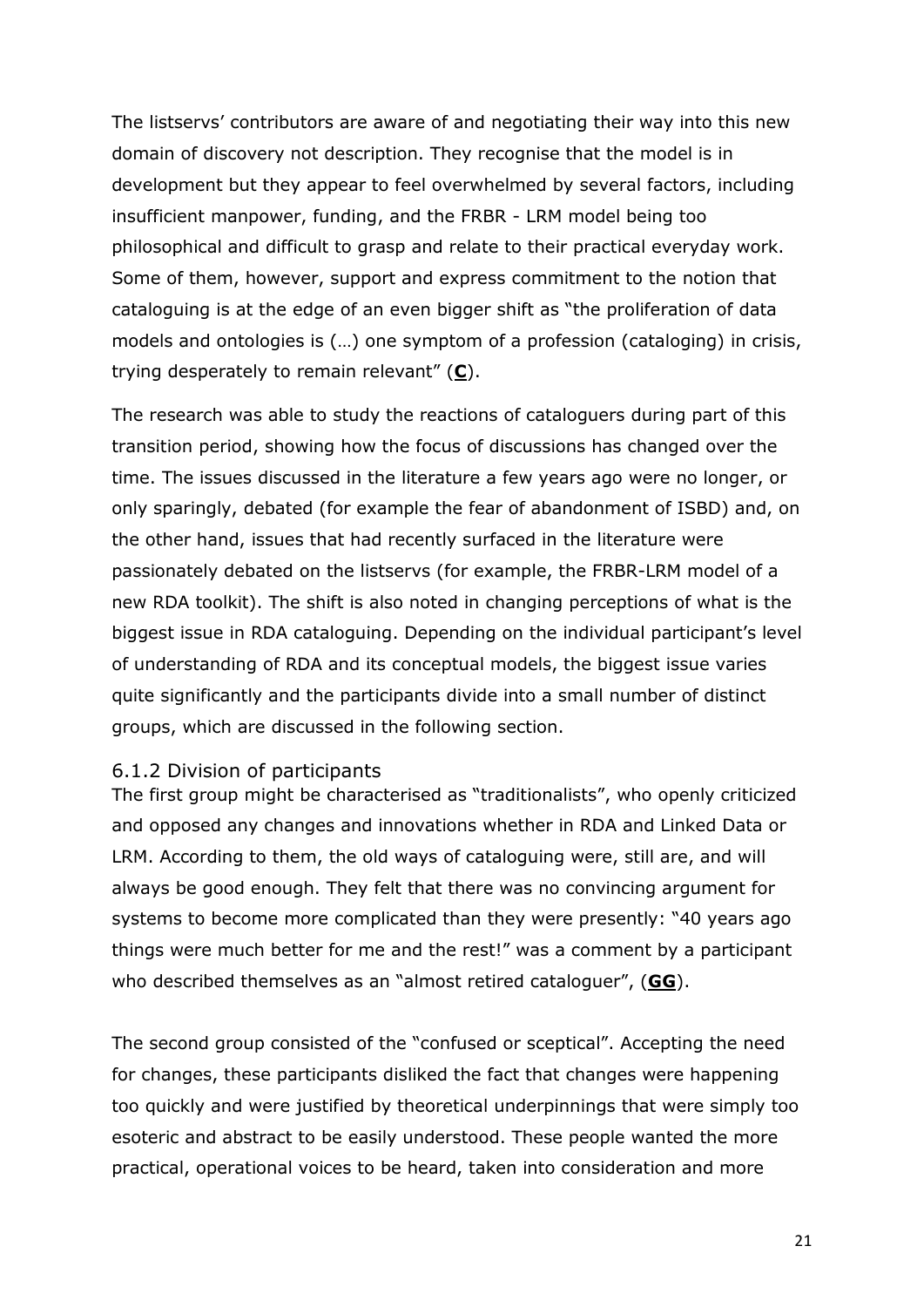frequently involved in discussions, with a real opportunity to express their doubts. This group needed more time to get used to new ways of thinking about cataloguing and felt a bit left behind in the process of change. The confusion they felt resulted from the speed of RDA development and introduction of amendments and the appearance of new and sophisticated conceptual models. This group may not have fully understood the bigger picture of global information discovery, or the scale of national libraries' needs working in conjunction with others in pursuit of universal approaches to bibliographic description. These needs may seem very abstract to the cataloguer of a university or public library with a more confined and predictable set of users.

The third group characterised by, for example, **HH** as "High priests of RDA" reflect participants who are part of the leading force in imposing the changes, understanding the theoretical nuances, the complexity of issues, the "bigger picture" and trying to take into account not only the cataloguing community, but also that of other catalogue users, like cataloguing agencies. This group are committed to revolutionising and moving forward cataloguing practices in order to achieve their idealistic aims and are willing to risk all kinds of operational critique. They envision an ideal goal more or less clearly and are prepared to face the unsolved yet problems in its pursuit. At the same time, they also try to sell the product and prove that such technologies can be profitable. However, they might alternatively be perceived as mentors, generously coaching the more confused or sceptical correspondents, while challenging the complaints of the traditionalists, and dismissing the abstractions of the philosophers.

The "Philosophers" constituted a fourth group of disputants who liked to engage in lengthy discussions on purely theoretical and abstract notions. These discussions could be heated and on a few occasions the moderator or the Chair of RDA Steering Committee had to intervene. These discussions might be seen as not very relevant to the actual practice of cataloguing and it was observed that these discussions were led by a relatively small number of participants in comparison to the whole number of subscribers. The group had enjoyed the exercise of dispute and the demonstration of profundity and learning. On the other hand, due to the nature of the discussions and the language used, these were difficult points for others to follow, and there were frequent requests for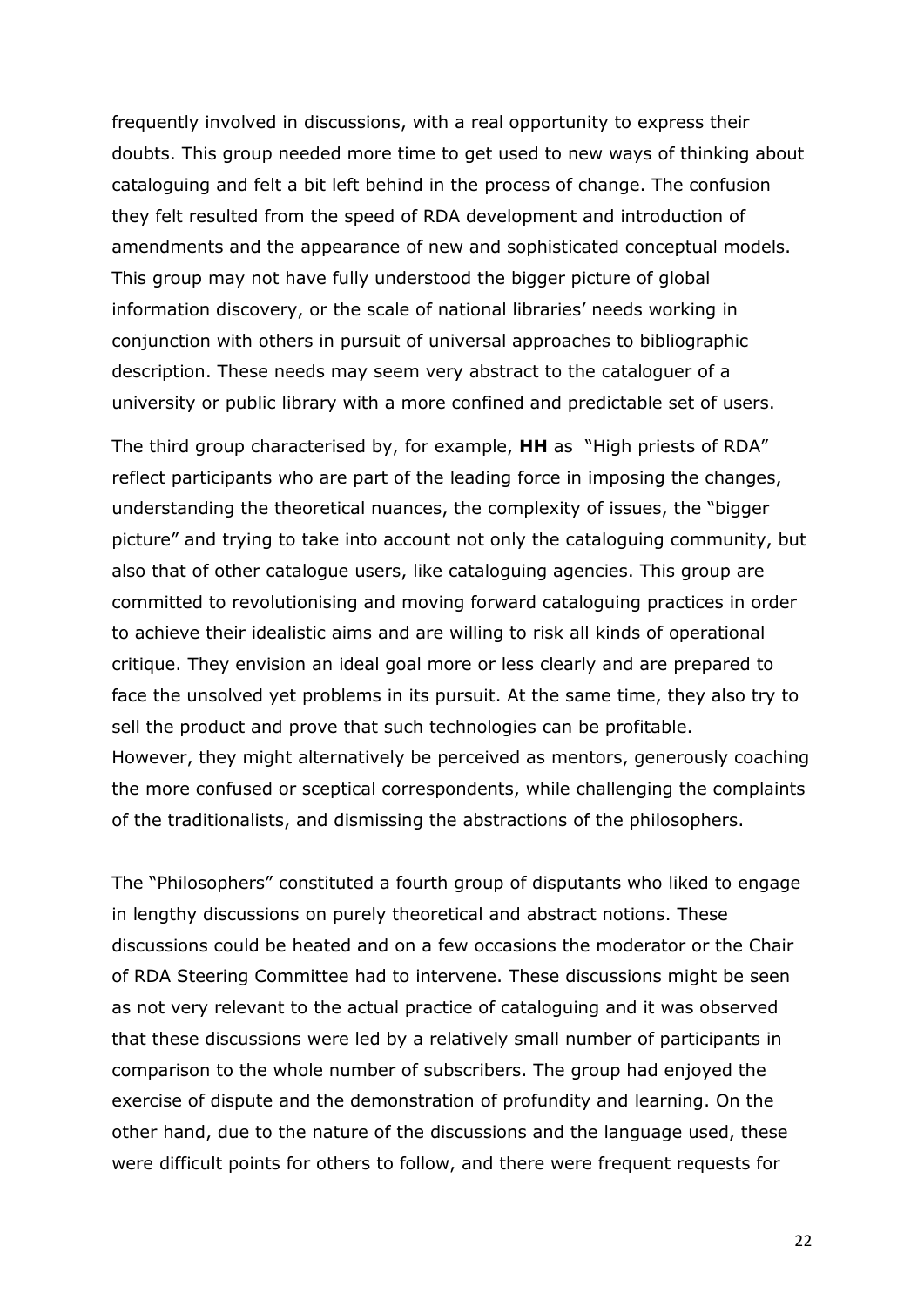the "Philosophers" to use simpler language so they could be understood by everyone.

# 6.1.3 Current issues

It could be observed from the body of evidence, that there were certain topics that involved a lot of questions and attempts to answer them. Treatment of fictitious characters, aggregates, Latinisms or relator terms were among the most discussed. However, very often these were just starting points that led to wider discussions about FRBR, the Library Reference Model, or the notions of Res and Nomen. Participants continually mentioned the fact that the rules were becoming overly complicated and difficult to understand and they wondered whether such a level of complexity was really necessary. These abstract, theory-saturated discussions and an array of interpretations were the most common issues mentioned by the listservs' subscribers.

# **7. Recommendations**

This research endeavoured to explore issues associated with RDA cataloguing from the perspective of practising cataloguers a few years after RDA implementation. The discourse analysed took place before the introduction of the new RDA toolkit (to be released in 2018) and of a new conceptual model FRBR-LRM, which was just announced to be endorsed by RDA Steering Committee on 19 September 2017. It might be useful to look at the community's issues again in the future to see how they have reacted to the full implementation of RDA. The study illustrates the debate and feedback that was being provided and which developers could take on board and respond to: whether or not this feedback was useful to the developers would be an interesting subject for further research.

RDA has potential to greatly improve discovery, search and retrieval, by virtue of its relational nature, which can enhance both systematic enquiry and serendipitous browsing. The FISO model lets the user discriminate amongst search results, choose amongst expressions, select manifestations, and gain access to materials. It offers control to the user who desires it. Uptake in other areas will, perforce, have to await stabilisation of the standards, and development of systems which expose the catalogues to new markets.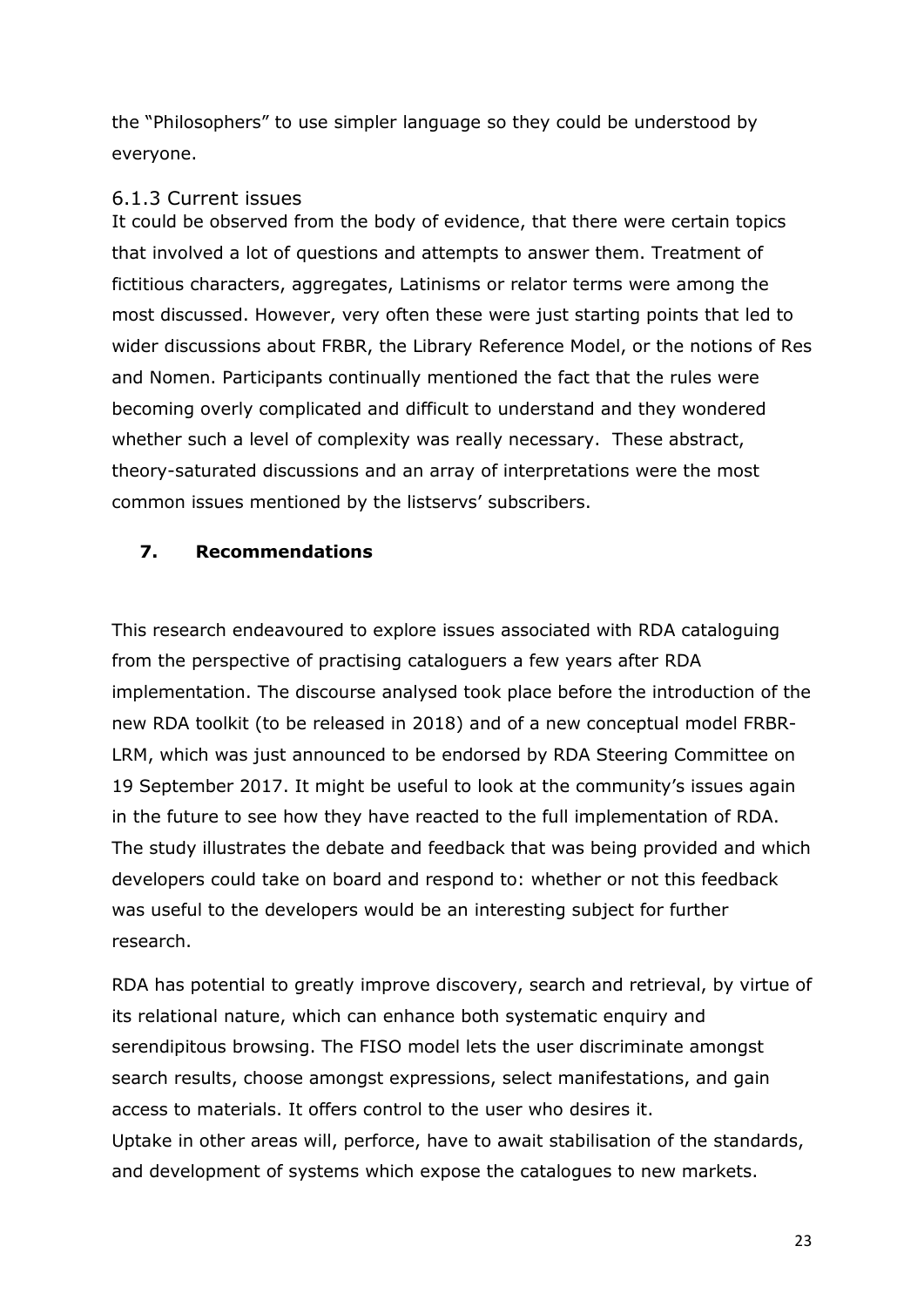Cataloguer training now has to concentrate on RDA, which certainly is not going to go away, but still needs to include AACR2, in recognition of the huge embedded legacy of AACR2 records, and the inertia of a significant proportion of the profession, whether on the grounds of record quality or simply cost of access. It ought to be possible in future to reduce the AACR2 content, but it's still of significance to be aware of where practices came from. The characterisation of cataloguers presented in the study could be explored in light of research into innovation adoption and learning models, in order to investigate whether cataloguers differ markedly from other professional groups in their reaction to change.

What is certain, is the fact that cataloguers live in interesting times now, for some of them it is an exciting revolutionary transformation that they did not expect when they entered this profession a few decades ago. For others it means the end of a peaceful era and entering into a stressful unknown. Our research illustrates that in general cataloguers understand how to apply FRBR and RDA. But, the abstractions of theoretical models, including LRM, can be challenging for some and "the learning curve tends to be slow and non-linear", as Frederick concluded. Therefore, it is recognised that with the acceptance of both LRM and the new cataloguing principles, cataloguers are faced with yet another significant amount of learning, which is not unlike but much more far reaching than the task of RDA implementation in 2013" (Frederick 2017). This is why a continuous dialogue between the RDA Steering Committee and the community of cataloguers is of utmost importance in order to achieve the required community's support and the success of the Library Reference Model. This dialogue, however should be conducted in a comprehensible way, so that an "average" cataloguer would feel comfortable asking questions and fully understand the answers.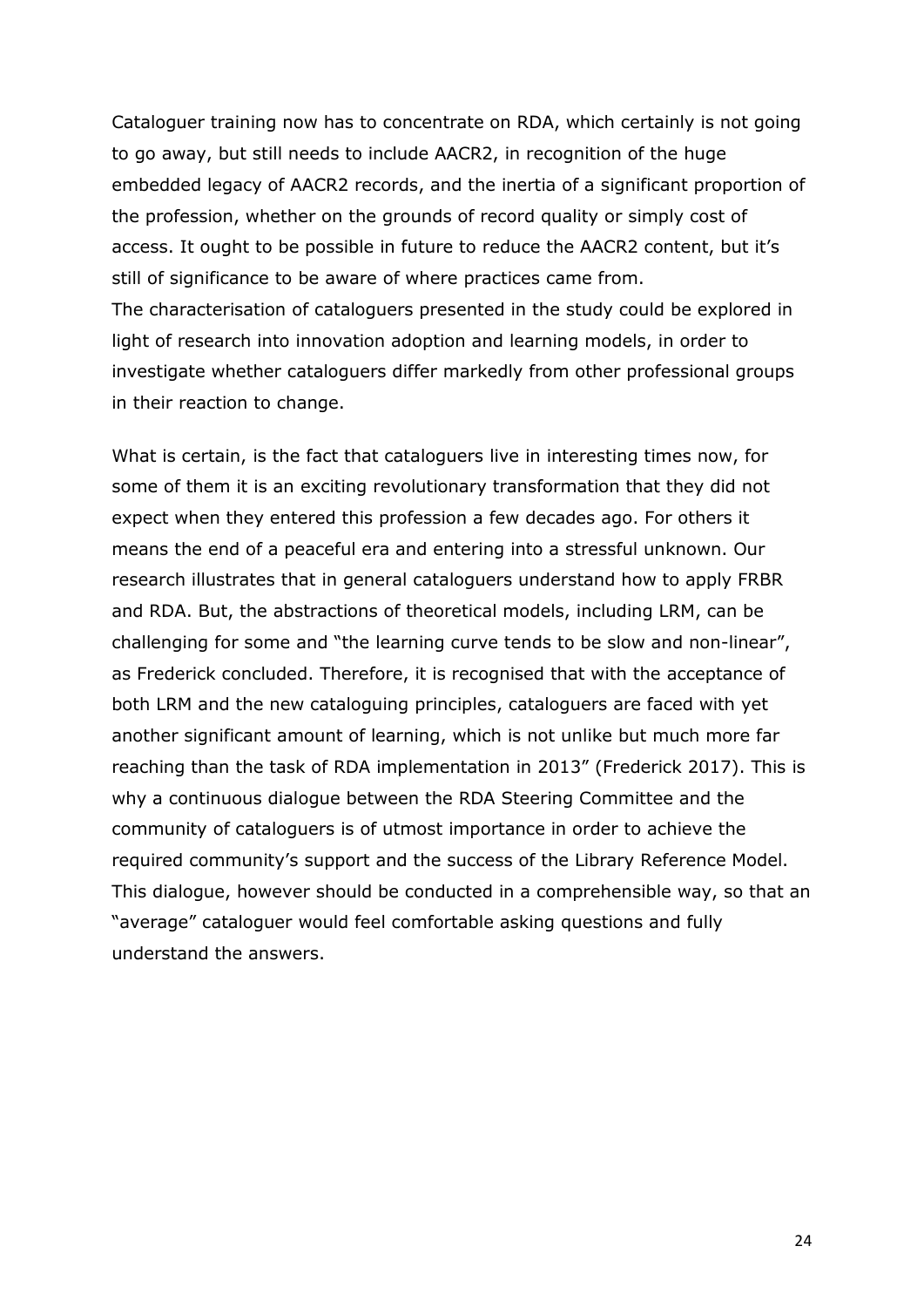# **8. REFERENCES**

ACEDERA, A.P., 2014. Are Philippine Librarians Ready for Resource Description and Access(RDA)? The Mindanao Experience. *Cataloging & Classification Quarterly,* 52(6-7), pp. 600-607

BIANCHINI, C., and GUERRINI, M., 2016. RDA: a content standard to ensure the quality of data. Italian Journal of Library & Information Science, 7(2), pp. 83-99

COYLE, K. and HILLMANN, D., 2007. Resource Description and Access Cataloguing Rules for  $20<sup>th</sup>$  Century (RDA). D-lib magazine,  $13(1/2)$ .

DUCHEVA, D.P. and PENNINGTON, D.R., 2017. Resource Description and Access in Europe: Implementations and perceptions. *Journal of Librarianship and Information Science*

DUNSIRE, G (2017) Update on RDA *Presented at The Update on RDA Meeting,*  Edinburgh, 4 August 2017

FREDERICK, D.E., 2016. Libraries, data and the fourth industrial revolution (Data Deluge Column). Library Hi Tech News, 33(5), pp. 9-12

GEMBERLING, T., 2016. FRSAD, Semiotics, and FRBR-LRM. *Cataloging & Classification Quarterly,* 54(2), pp. 136-144

GORMAN, M., 2016. RDA: The Emperor's New Code. **JLIS.it**, [S.l.], v. 7, n. 2, p. 99-107, May 2016. ISSN 2038-1026. Available from: <https://www.jlis.it/article/view/11565>(accessed 14.08.2018)

HIDER, P., 2017. A Critique of the FRBR User Tasks and Their Modifications. *Cataloging & Classification Quarterly,* 55(2), pp. 55-74

IFLA, 1997. *FRBR-library reference model*. [online] IFLA. Available from: <https://www.ifla.org/archive/VII/s13/frbr/frbr.htm> (accessed 24.09.2017)

IFLA Study Group on the Functional Requirements for Bibliographic Records. (1998). *Functional Requirements for Bibliographic R*ecords: Final report. UBCIM Publications ‐ New Series. Vol. 19, München: K. G. Saur. Available from: [www.ifla.org/VII/s13/frbr/frbr.htm](http://www.ifla.org/VII/s13/frbr/frbr.htm) (accessed 30.09.2018)

IFLA, 2009. *The Statement of International Cataloguing Principles*. [online] IFLA. Available from: [https://www.ifla.org/publications/statement-of-international](https://www.ifla.org/publications/statement-of-international-cataloguing-principles)[cataloguing-principles](https://www.ifla.org/publications/statement-of-international-cataloguing-principles) (accessed 24.09.2017)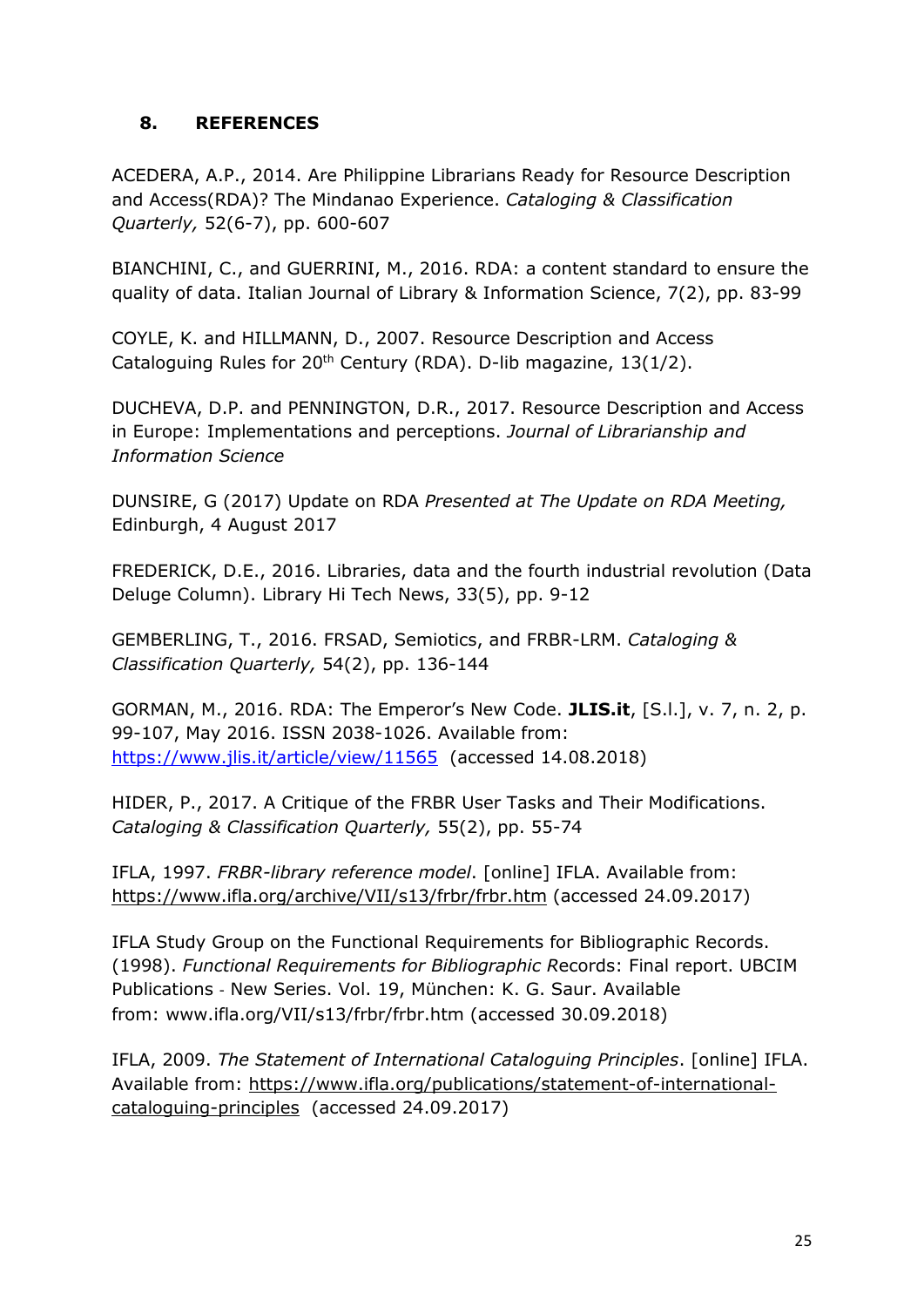IFLA, 2016. *FRBR-Library Reference Model*. [online] IFLA. Available from: [https://www.ifla.org/files/assets/cataloguing/frbr-lrm/frbr-lrm\\_20160225.pdf](https://www.ifla.org/files/assets/cataloguing/frbr-lrm/frbr-lrm_20160225.pdf) (accessed 07.08.2017)

IFLA, 2016. FRBR Review Group. *World-wide review of the FRBR-Library Reference Model, a consolidation of the FRBR, FRAD and FRSAD conceptual models*. Available from<http://www.ifla.org/node/10280>(accessed 07.08.2017)

INTERNATIONAL CONFERENCE ON CATALOGUING PRINCIPLES, 1961. *Paris Principles*. 1961. International Conference on Cataloguing Principles.

KELLEY, S., 2016. Possible Major Changes Afoot in the World of RDA. *Technicalities,* 36(3), pp. 14-17

KOZINETS, R.V., 2010. *Netnography: doing ethnographic research online.*  London: SAGE.

KUHN, T., 1970. *Structure of Scientific Revolutions*. 2nd ed. London: University of Chicago Press.

LAMBERT, F.P., PANCHYSHYN, R.S. and MCCUTCHEON, S., 2013. Resource Description and Access and Ohio Public Libraries. *Public Library Quarterly,* 32(3), pp. 187-203

LUBETZKY, S., 1960. *Code of Cataloging Rules: Author and Title Entry. an Unfinished Draft for a New Edition of Cataloging Rules.* Chicago: American Library Assn.

MARTELL, C. 1981. "The war of AACR2: Victors or victims?" *Journal of Academic Librarianship* 7 (1): 4–8.

MAXWELL, R.L., 2014. *Maxwell's handbook for RDA: explaining and illustrating RDA: Resource Description and Access using MARC21.* London: Facet Publishing.

MCGARRY, D. & YEE, M., 1990. Cataloging Conference Proceedings: A Survey and Comments. *Library Resources and Technical Services*. 34.

MOULAISON, H.L., 2015. The expansion of the personal name authority record under Resource Description and Access: Current status and quality considerations. *IFLA Journal*, 41(1), pp. 13-24

OBILLE, K.L.B., 2012. AACR2 to RDA: A Paradigm Shift? *Journal of Philippine Librarianship*, 32, pp. 1-12

OCLC, 2017. *Virtual international authority file.* [online] OCLC. Available from: <http://www.oclc.org/en/viaf.html> (accessed 09.08.2017)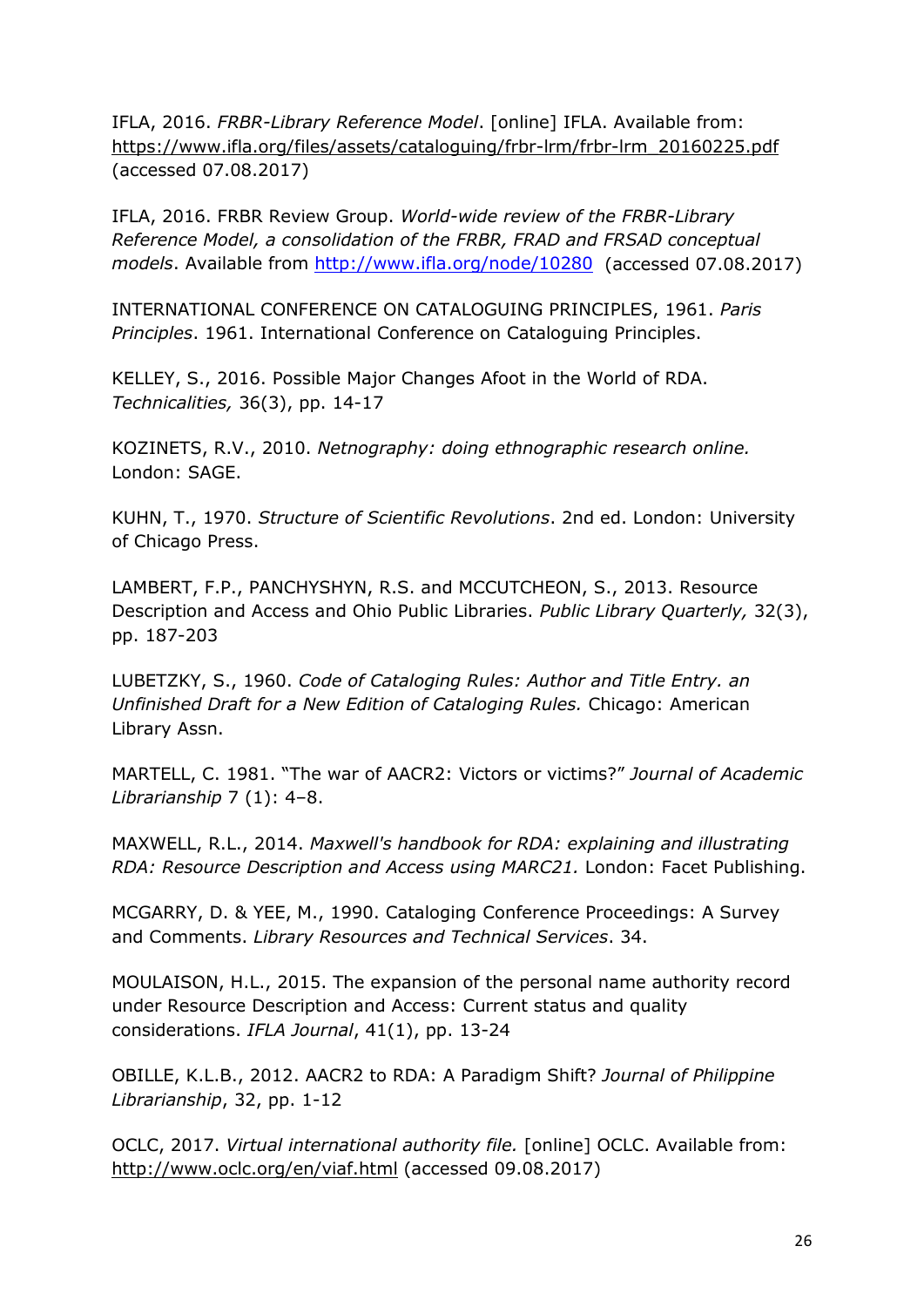OCLC Research Team, 2017. OCLC Research Activities and IFLA's Functional Requirements for Bibliographic Records. [online] OCLC. Available at: <http://www.oclc.org/research/activities/frbr.html> (accessed 18.06.2017)

PARK, J. and LU, C., 2009. Metadata Professionals: Roles and Competencies as Reflected in Job Announcements, 2003–2006. *Cataloging & Classification Quarterly,* 47(2), pp. 145-160

PARK, J., LU, C. and MARION, L., 2009. Cataloging professionals in the digital environment: A content analysis of job descriptions. *Journal of the American Society for Information Science and Technology,* 60(4), pp. 844-857

PEREZ-LIZANO, E., 2016. Implementing Resource, Description, and Access in a time of change in the small academic library. *Technical Services Quarterly,*  33(4), pp. 353-370

PICKARD, A.J., 2013. *Research Methods in Information.* 2nd ed. London: Facet Publishing.

RANDALL, K. M. (2011). RDA: End of the world postponed? *The Serials Librarian*, 61, 334–345

RDA BOARD, 2016. *RDA board strategic priorities 2015-2020.* [online] RDA Board. Available from:<http://www.rda-rsc.org/rdaboard> (accessed 07.08.2017]

RDA, BOARD, 2016. *Strategic priorities 2015-2020.* [online] RDA Steering Committee (RSC). Available from:<http://www.rda-rsc.org/rdaboard> (accessed 07.08.2017)

RDA, S.C., 2017. *Implementation of the LRM in RDA.* [online] RDA Steering Committee. Available from: <http://www.rda-rsc.org/ImplementationLRMinRDA> (accessed 07.08.2017)

RIVA, P. and ŽUMER, M., 2015. Introducing the FRBR Library Reference Model *Cape Town IFLA.* 2015. pp. 1-7

SALDAÑA, J. (2009). *The coding manual for qualitative researchers*. Thousand Oaks, CA: Sage Publications Ltd.

SANCHEZ E (2011) *RDA, AACR2, and you: What catalogers are thinking*. In: Sanchez E (ed.) Conversations with Catalogers in the Twenty-First Century. Santa Barbara, CA: Libraries Unlimited, pp. 20–70.

SLOWINSKI, G., 2004. *Reinventing Corporate Growth.* Gladstone NJ: Alliance Press Management.